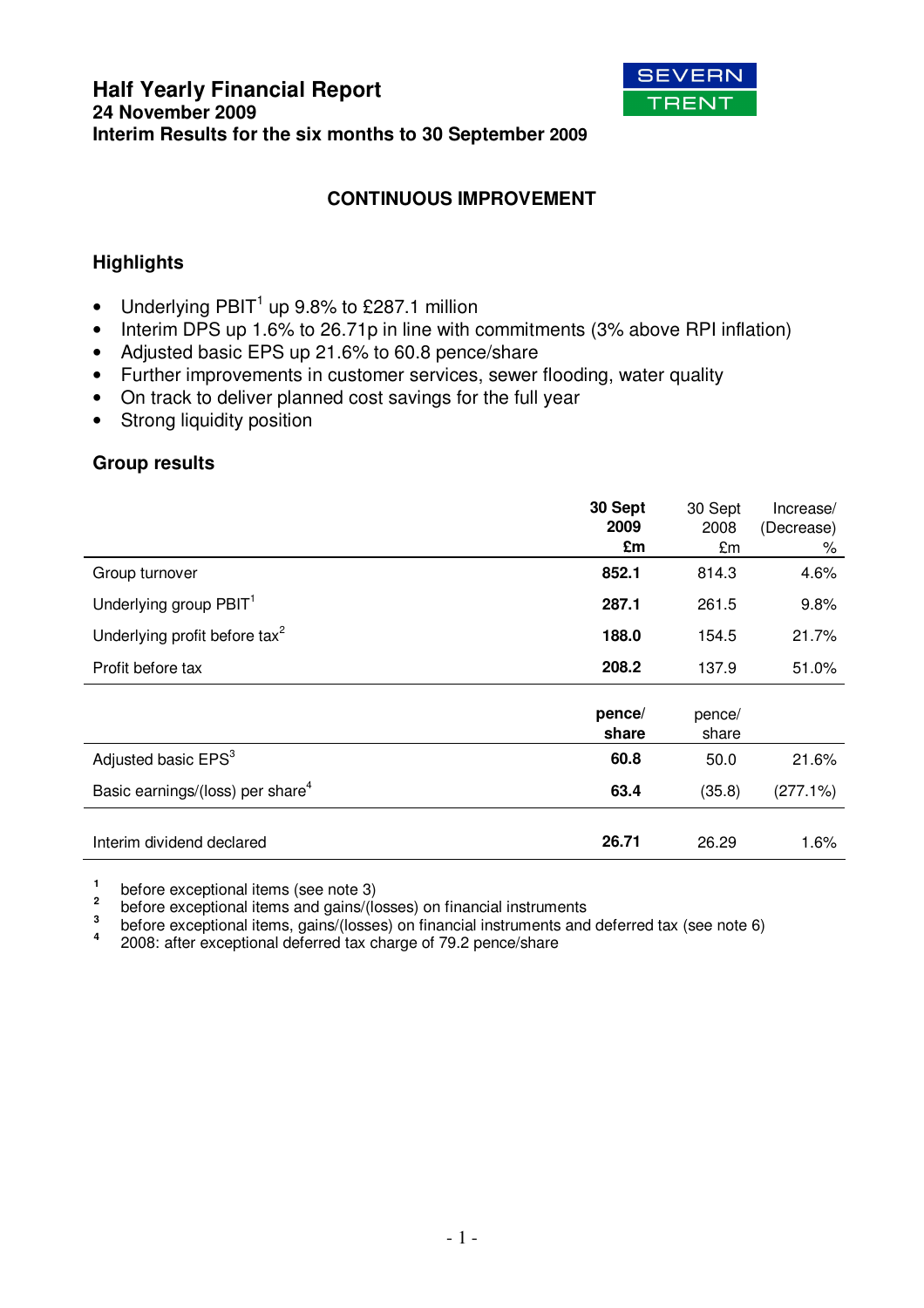# **Sir John Egan, Chairman Severn Trent Plc, said:**

"Severn Trent continues to build on the progress we have made to date and has remained focused on delivering further improvements in efficiency, processes and standards, as well as successfully managing impacts from the economic environment such as bad debts and consumption levels, all of which is reflected in the 9.8% year on year increase in underlying PBIT for the first half. In line with our policy, I am also pleased to announce an increase in the interim dividend to 26.71 pence."

### **Tony Wray, Chief Executive Severn Trent Plc, said:**

"Our objective is to continue to enhance the value of the group through the creation of a culture of continuous improvement. These results represent another successful step in that process. We continue to raise our customer service standards, reduce incidents of sewer flooding and improve our health and safety record. While continuing to raise standards and drive efficiencies, we still have further to go as we strive for upper quartile performance across our 20 Key Performance Indicators.

We remain on track to deliver our investment programme for the final year of AMP4, as well as the additional cost savings announced in May. We remain committed to raising standards, driving operational efficiency and investing in areas of the business where customers see real benefit, to deliver the lowest possible bills along with appropriate returns to our shareholders.

Looking forward to PR09, we have fully engaged with Ofwat since publication of the draft determination. We will take the time necessary to analyse the Final Determination document, which will be detailed and complex, once it is published on 26 November."

# **Enquiries:**

| Tony Wray<br><b>Chief Executive</b>              | Severn Trent Plc       | 0207 353 4200 (on the day)<br>0121 722 4938 |
|--------------------------------------------------|------------------------|---------------------------------------------|
| Mike McKeon<br><b>Finance Director</b>           | Severn Trent Plc       | 0207 353 4200 (on the day)<br>0121 722 4319 |
| Peter Gavan<br>Director of External Affairs      | Severn Trent Plc       | 0207 353 4200 (on the day)<br>0121 722 4555 |
| John Crosse<br><b>Head of Investor Relations</b> | Severn Trent Plc       | 0207 353 4200 (on the day)<br>0121 722 4523 |
| Peter Hewer/Mal Patel                            | Tulchan Communications | 0207 353 4200                               |

### **Interim Results Presentation and Webcast**

There will be an interim results presentation at 9:30am on Tuesday 24 November 2009. This presentation, together with the presentation slides, will be available as a simultaneous webcast on the Severn Trent web site (www.severntrent.com) and will remain on the web site for subsequent viewing.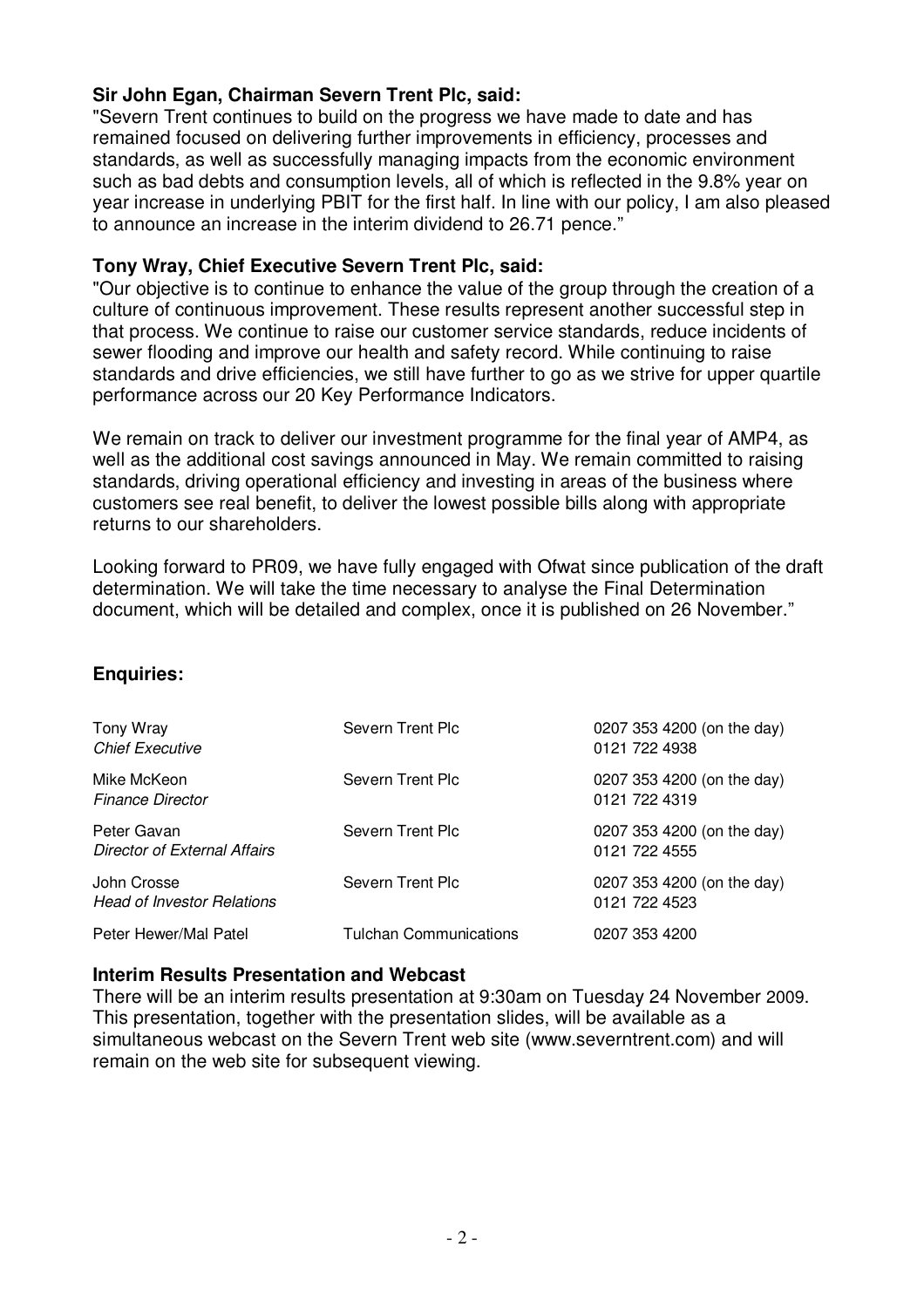# **Interim Management Report**

# **Operating Review**

# **Severn Trent Water**

We continue to execute on our plans to raise standards and drive greater efficiency across the business. The 20 Key Performance Indicators (KPIs) remain the primary basis on which we demonstrate and measure raised standards.

In absolute terms, we have continued to make good progress across the KPIs since the end of March, with further improvements in reducing customer written complaints, sewer flooding and health and safety, which saw a 16% reduction in lost time incidents over the year end position. Water quality showed a 23% improvement.

Debtor days have remained stable across the first half and our leakage performance is currently commensurate with meeting the annual target.

Another indicator of the progress we have made is the achievement of the Carbon Trust Standard, an independent assessment and endorsement of our carbon emissions reductions over the past 3 years and our carbon management programs for the future. The Standard was started in 2008, and to date some 150 companies and public sector organisations have achieved it.

We have recently completed our annual update of the benchmarks we use to assess our relative performance. It is worth noting that we had 11 KPIs in the upper quartile at the end of 2008/09 compared to 9 at the end of 2007/08, and only 1 in the lower quartile, compared to 4 in 2007/08. Compared to the position we reported in May 2009, the analysis shows 3 KPIs where sector benchmarks have moved forward, resulting in our previously reported upper quartile performance being restated as median. These 3 KPIs are:

- First time call resolution for billing;
- Capex vs. Final Determination;
- Pollution incidents.

As companies in our sector or elsewhere redefine what upper quartile means, so we expect our objectives to move with them and we will continue to update our benchmarks on an annual basis.

While we are making good progress, we recognise the need to continue to drive further improvements to achieve our ambition of upper quartile performance across our 20 KPIs. These plans remain focused on three broad areas; process improvements (for example, streamlining and standardisation); technology and systems (the first phase of a new common ERP platform goes live in early December); and location, training and development of our people (construction of the new Severn Trent Centre is on target).

Subject to a change in the level of bad debt provision, where we have worked hard on our collections performance to maintain the level of charge at 2.3% of turnover, we are on track to deliver the absolute level of operating costs we committed to for this year. The capital programme is also proceeding according to plan and we continue to expect to deliver on our regulatory commitments in this final year of AMP4.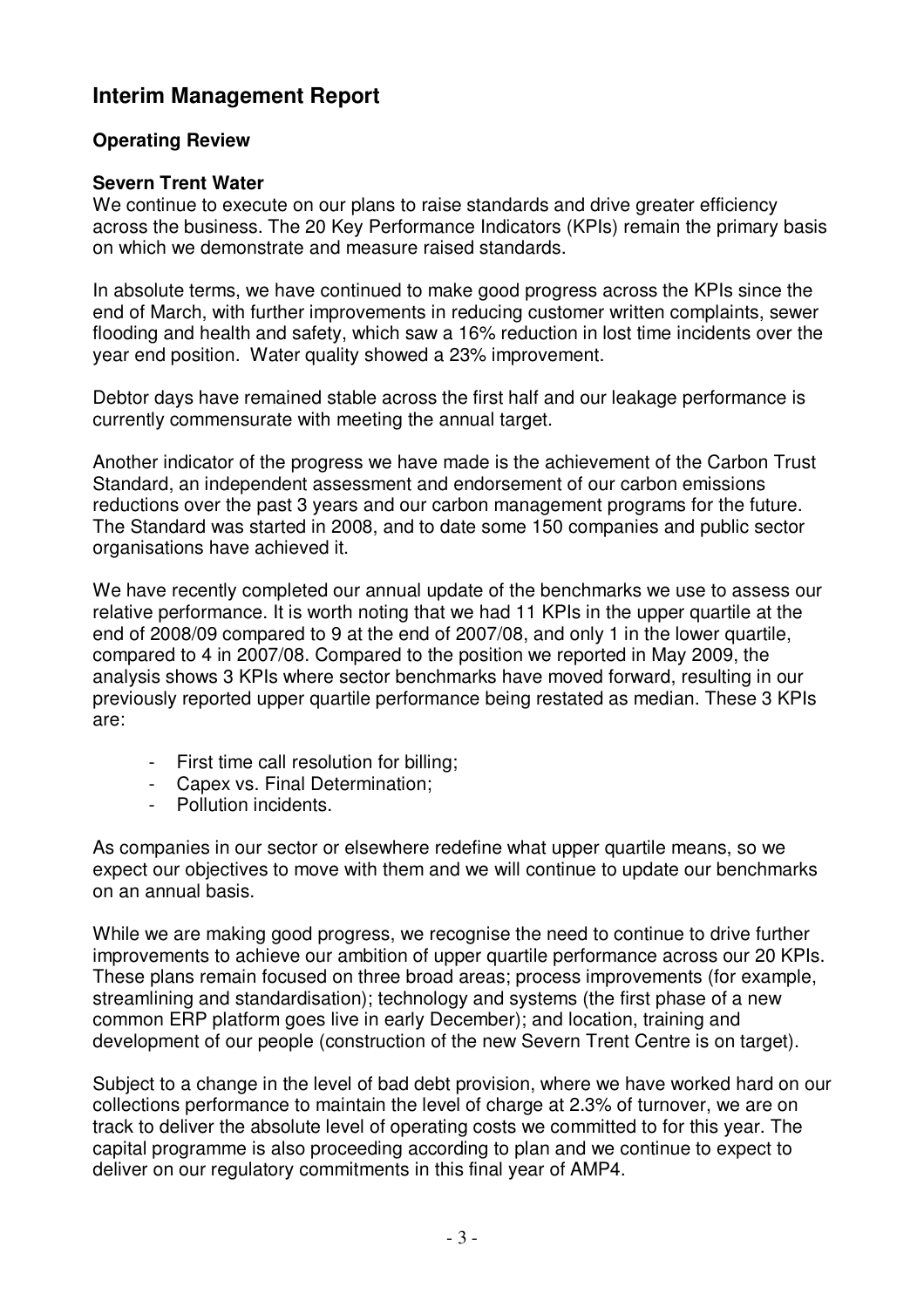# **Ofwat Draft Determination**

The Draft Determination was published in July 2009 and proposed the following for Severn Trent Water:

- AMP5 capital investment programme of £2.2 billion (net of efficiencies, grants and contributions at 2007/08 prices).
- A cost of capital of 4.5% real, post tax. The component parts of the assumed cost of capital are; real post tax cost of equity of 7.1% (AMP4 7.7%), real post tax cost of debt of 2.6% (AMP4 3.0%) and 57.5% gearing (AMP4 55%).
- A fall in average household bills of 8% in real terms (annual average of 1.5%) by 2015.

We have fully engaged with Ofwat in responding to the draft determination and have now completed our formal representations. We expect that the Final Determination will be published on 26 November. This will contain new price limits for the 2010 to 2015 period, which take effect in April 2010, and will be a complex document with much detail to consider. We will take the time necessary to thoroughly review its entire content before making our own conclusions and responding to our stakeholders.

# **Severn Trent Services**

Severn Trent Services is one of the world's leading suppliers of water and waste water treatment solutions. There are three main business areas: Water Purification (developing technologies and products focused on disinfection, filtration, arsenic removal and ballast water treatment), Operating Services (running and maintaining water and waste water treatment plants around the world) and Analytical Services (the leader in UK environmental water testing services).

Despite challenging economic conditions in the first half, the long term fundamental drivers of the business remain strong – water scarcity, increased demand (e.g. population growth), the effects of climate change and regulatory requirements. Operating Services performed well, focusing on execution and cost control. Water Purification suffered from delays in expenditure but has a good order book and is expected to deliver a strong second half performance, while Analytical Services has been impacted by lower volumes, a trend which will continue in the second half.

### **Group Financial Performance**

In this Interim Results Announcement PBIT is profit before interest and tax; underlying PBIT is PBIT excluding exceptional items as set out in note 3.

Group turnover was £852.1 million (£814.3 million), an increase of 4.6% over the same period last year. The growth in reported turnover was mainly due to the price increases in Severn Trent Water.

Underlying group PBIT increased by 9.8% to £287.1 million (£261.5 million). The primary factors affecting underlying PBIT are described in the commentary on Severn Trent Water and Severn Trent Services below. There were net exceptional charges of £11.5 million (£4.4 million). Group PBIT increased 7.2% to £275.6 million (£257.1 million).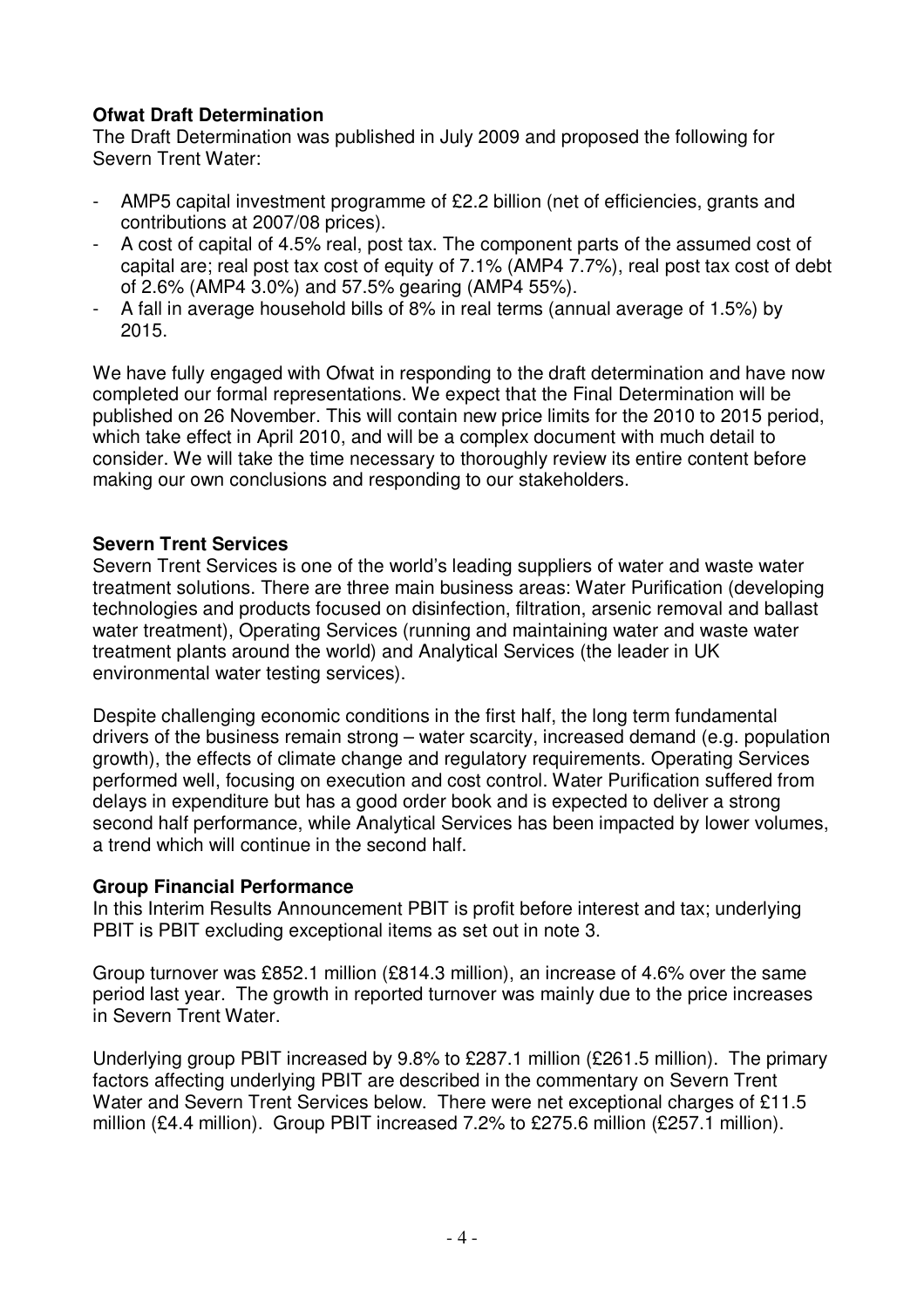### **Severn Trent Water**

Turnover in Severn Trent Water increased by 4.0% in 2009/10, to £695.3 million. Sales prices increased by 5.3% (including inflation) from 1 April 2009. The decline in consumption across our measured income base has continued at similar levels to 2008/09 and turnover in the first half of 2009/10 was £8.8 million lower than the same period last year as a consequence. This trend has now stabilised, although we continue to monitor developments.

Underlying PBIT was up by 9.4% on the same period last year, to £279.3 million. Beyond the increase in turnover, a number of factors impacted underlying PBIT. There was an increase in depreciation of £9.5 million arising from the increased asset base. Energy and commodity costs increased by £2.1 million. The turnover growth led to an increase in the bad debt charge of £1.7 million although the incidence of bad debts as a proportion of turnover has not increased over that seen for the full year to March 2009. There was a reduction in infrastructure renewals expenditure of £10.3 million and we expect the ratio of infrastructure renewals expenditure in the first half to the full year to be similar to 2008/09.

During the period, Severn Trent Water invested £271.4 million (UK GAAP, gross) in fixed assets and maintaining and improving its infrastructure network. Included in this total was net infrastructure maintenance expenditure of £47.2 million, charged to the income statement under IFRS.

|                                               |                |       | Increase/  |
|-----------------------------------------------|----------------|-------|------------|
| Six months ended 30 September                 | 2009           | 2008  | (decrease) |
|                                               | £m             | £m    | ℅          |
| <b>Turnover</b>                               |                |       |            |
| Services as reported                          | 165.5          | 157.1 | 5.3%       |
| Apliclor SA - acquired May 2009               | (4.0)          |       |            |
| Meters business and CCM - sold May 2009       | (1.1)          | (5.8) |            |
|                                               | 160.4          | 151.3 | 6.0%       |
| Impact of exchange rate fluctuations          |                | 19.0  |            |
| Like for like businesses in constant currency | 160.4          | 170.3 | (5.8%)     |
|                                               |                |       |            |
|                                               |                |       | Increase/  |
| Six months ended 30 September                 | 2009           | 2008  | (decrease) |
|                                               | £m             | £m    | ℅          |
| <b>Underlying PBIT</b>                        |                |       |            |
| Services as reported                          | 12.2           | 13.3  | (8.3%)     |
| Apliclor SA - acquired May 2009               | (0.7)          |       |            |
| Meters business and CCM - sold May 2009       | 0.3            | (1.8) |            |
|                                               | 11.8           | 11.5  | 2.6%       |
| Impact of exchange rate fluctuations          | $\blacksquare$ | 1.7   |            |
| Like for like businesses in constant currency | 11.8           | 13.2  | $(10.6\%)$ |

# **Severn Trent Services**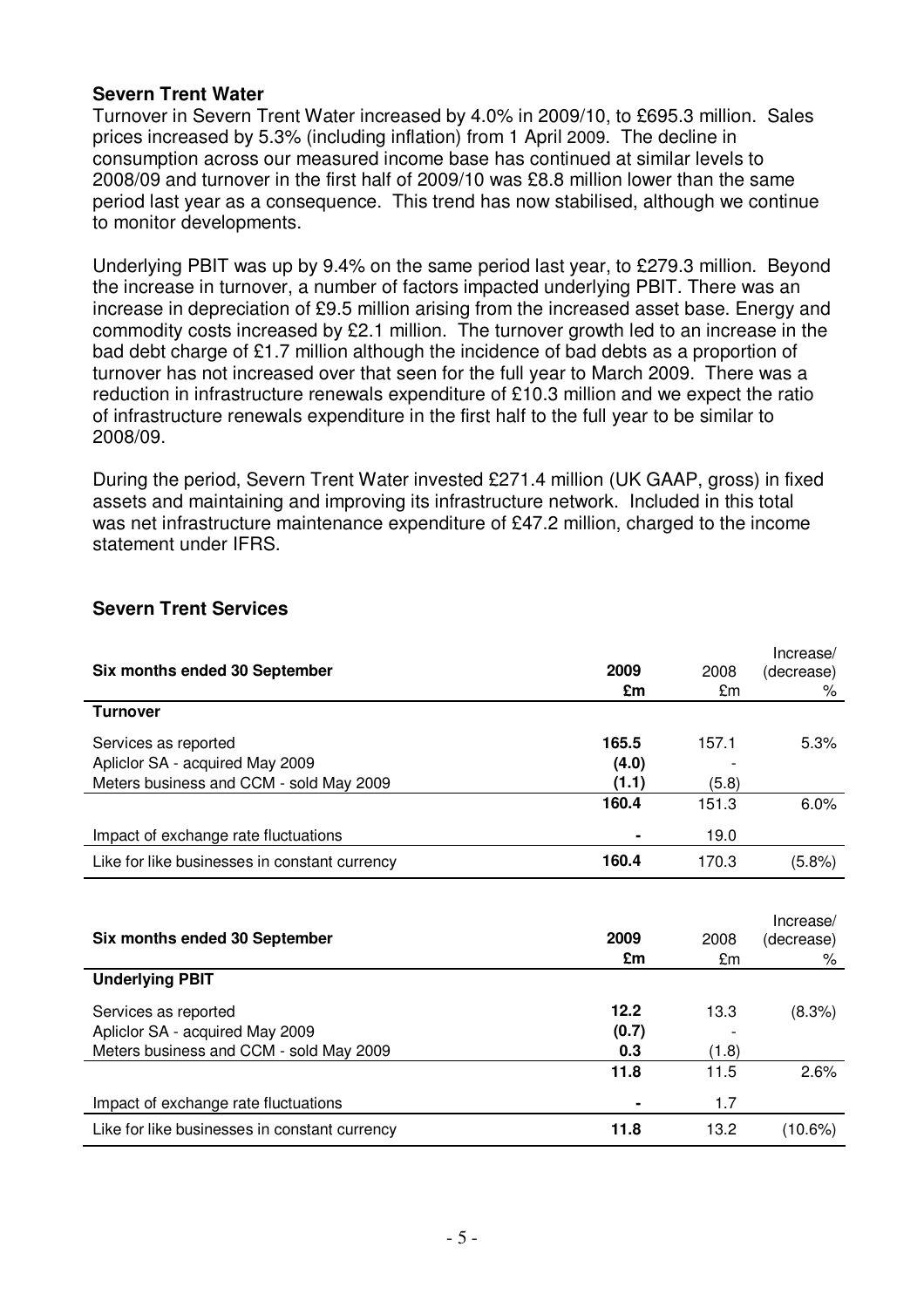Reported turnover in Severn Trent Services at £165.5 million in the period was up 5.3% on the same period last year and reported underlying PBIT decreased by 8.3% to £12.2 million.

After adjusting for the impact of exchange rate fluctuations and the effects of small acquisitions and disposals, turnover on a like for like constant currency basis was down 5.8% and underlying PBIT measured on the same basis was down 10.6%.

During the period Severn Trent Services has incurred exceptional restructuring costs amounting to £4.3 million from actions taken to address the difficult market conditions. These actions include exiting the UK soils testing market with the resulting closure of a laboratory and the disposal of the meters business, which was announced in the previous year.

# **Corporate and Other**

Corporate and Other incurred a net charge before interest, tax and exceptional items of £5.4 million (net charge of £6.5 million). This segment includes the activities of the group's captive insurance company which insures Severn Trent group risks only and does not write any external business.

# **Exceptional items**

There was a net exceptional operating charge in the six months to 30 September 2009 of £11.5 million (£4.4 million) comprising:

- a charge of £7.2 million in Severn Trent Water arising from the programme to restructure and realign the business; and
- a charge of £4.3 million in Severn Trent Services of which £2.8 million arose from the programmes to restructure the Water Purification and Analytical Services businesses and £1.5 million arose from the disposal of Complete Credit Management Limited and the group's meters business.

# **Net finance costs**

The group's net finance costs were £99.1 million, compared to £107.1 million in the prior period. The decrease was largely due to lower borrowing costs on index linked debt due to lower inflation. Net finance costs on pension obligations increased because the expected return on pension assets was lower as a result of a lower value of investments in the opening balance sheet in the current period than the prior year.

# **Gains/(losses) on financial instruments**

The group issues notes in foreign currency under its EMTN programme and uses cross currency swaps to convert the proceeds to sterling. The effect of these swaps is that interest and principal payments on the borrowings are denominated in sterling and hence the currency risk is eliminated. The foreign currency notes and the cross currency swaps are recorded in the balance sheet at their fair values and the changes in fair values are taken to gains/(losses) on financial instruments in the profit and loss account. Since the terms of the swaps closely match those of the underlying notes, such changes tend to be broadly equal and opposite. The changes in fair value of debt are shown in the reconciliation of movements in net debt in note 10.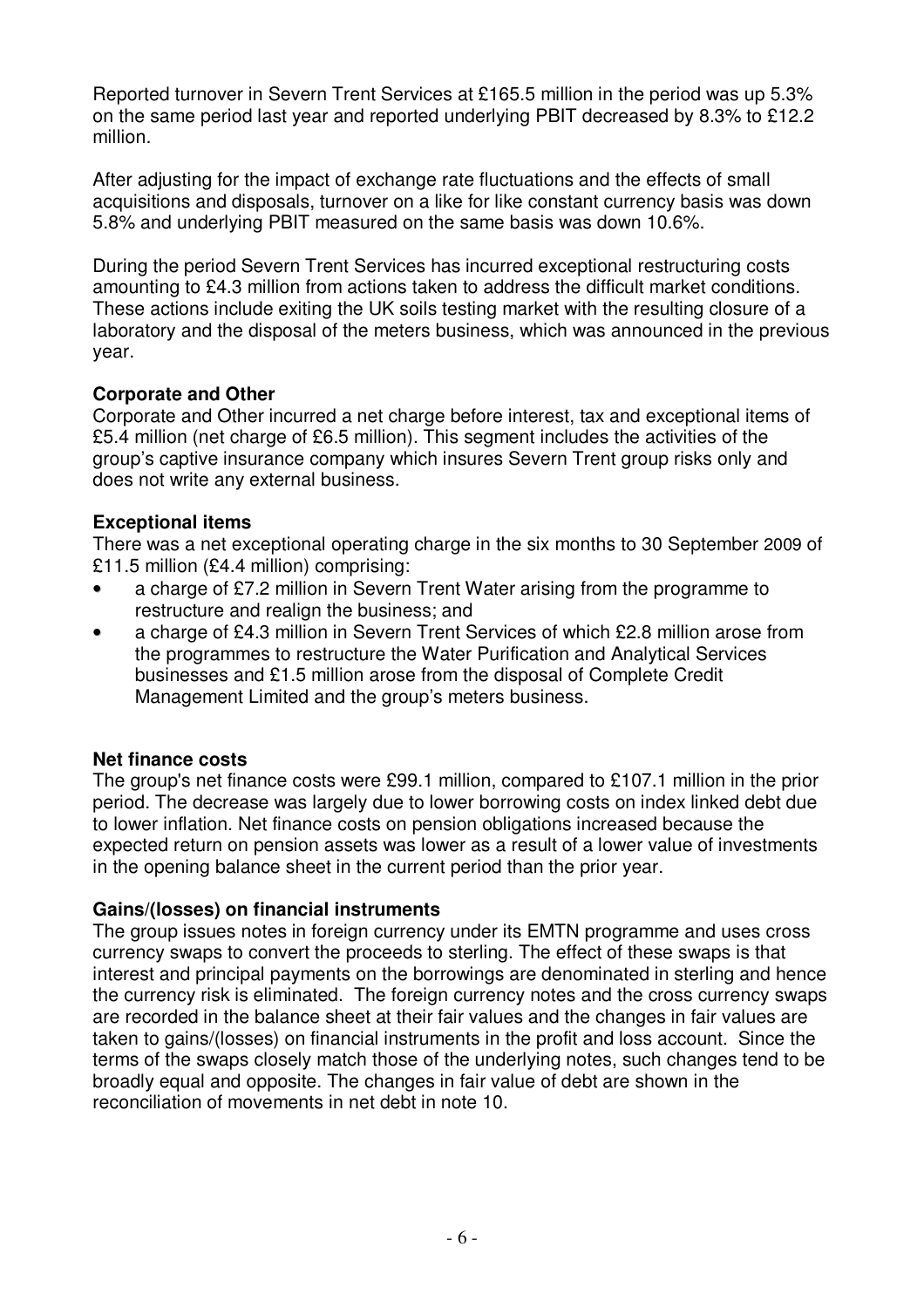The group holds interest rate swaps with a net notional principal amount of £820 million under which it pays fixed rate interest and receives floating rate interest. These swaps are carried in the balance sheet at fair value. The changes in fair value are taken to gains/(losses) on financial instruments in the profit and loss account. During the period there has been an increase of £27 million in the fair value of these instruments because market interest rates were higher at 30 September 2009 than at 31 March and hence the difference between market rates and the rates payable in the fixed legs of the swaps has decreased. This gain has been credited to gains/(losses) on financial instruments.

It is important to note that we intend to, and typically do hold these swaps to maturity. Further, this is not a cash movement and, over the life of the swaps, these changes in fair value will net out because the swaps will have a zero fair value when they mature.

### **Profit before tax**

Underlying group profit before tax increased by 21.7% to £188.0 million (£154.5 million). Group profit before tax was £208.2 million (£137.9 million).

### **Taxation**

The total tax charge for the period was £58.2 million (£221.1 million), of which current tax represented a charge of £43.0 million (£37.7 million) and deferred tax (see note 4) was a charge of £15.2 million (£183.4 million including an exceptional charge of £185.6 million in relation to the phased withdrawal of Industrial Buildings Allowances).

The effective rate of current tax, excluding prior year charges and exceptional items, calculated on profit before tax, exceptional items and gains/(losses) on financial instruments was 24.3% (24.1%).

Going forward, we expect the effective current tax rate for the full year 2009/10 to be in the range of 24% to 26%.

### **Profit for the period and earnings per share**

Profit for the period was £150.0 million (loss of £83.2 million)

Basic earnings/(loss) per share were 63.4 pence (loss of 35.8 pence). Adjusted basic earnings per share (before exceptional items, gains/(losses) on financial instruments and deferred tax) were 60.8 pence (50.0 pence), see note 6.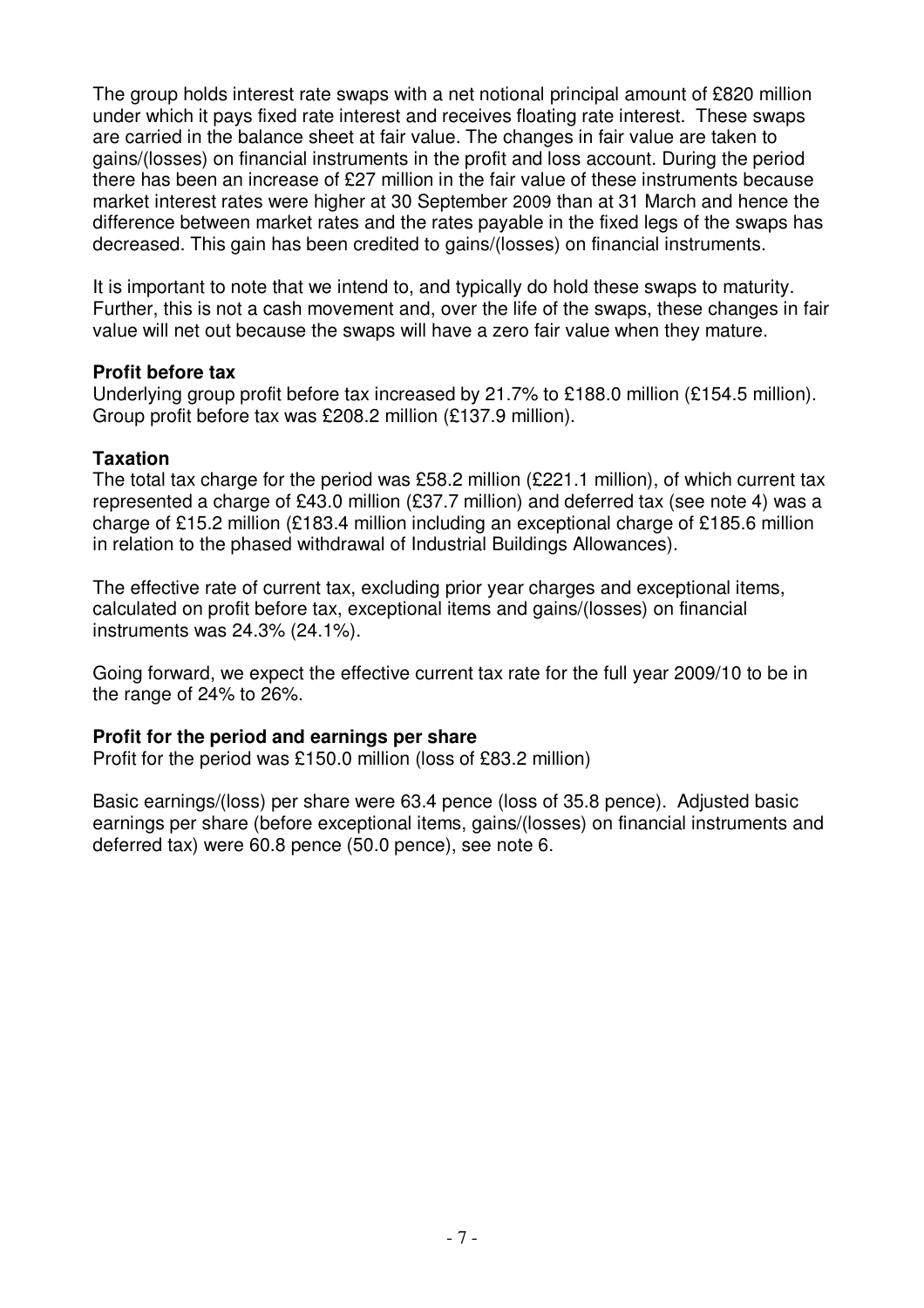# **Cash flow**

| Six months ended 30 September      | 2009      | 2008      |
|------------------------------------|-----------|-----------|
|                                    | £m        | £m        |
| Cash generated from operations     | 435.6     | 369.6     |
| Net capital expenditure            | (238.3)   | (226.4)   |
| Net interest paid                  | (81.5)    | (82.6)    |
| Tax (paid)/received                | (14.5)    | 26.6      |
| Other cash flows                   | (9.9)     | (0.7)     |
| Free cash flow                     | 91.4      | 86.5      |
| <b>Dividends</b>                   | (96.8)    | (97.0)    |
| Issue of shares                    | 4.4       | 6.3       |
| Purchase of own shares             | (2.2)     | (2.4)     |
| Change in net debt from cash flows | (3.2)     | (6.6)     |
| Non cash movements                 | 12.3      | (23.3)    |
| Change in net debt                 | 9.1       | (29.9)    |
| Net debt as at 1 April             | (3,559.9) | (3,393.2) |
| Net debt as at 30 September        | (3,550.8) | (3,423.1) |

Net debt comprises:

|                                                                    | 30 September       | 31 March           | 30 September         |
|--------------------------------------------------------------------|--------------------|--------------------|----------------------|
|                                                                    | 2009               | 2009               | 2008                 |
| Cash and cash equivalents<br>Borrowings - current liabilities      | 589.1<br>(490.6)   | 648.1<br>(256.2)   | 576.3                |
| Borrowings - non-current liabilities                               | (3,875.9)          | (4,188.9)          | (280.0)<br>(3,772.0) |
| Net debt as previously stated<br>Cross currency swaps hedging debt | (3,777.4)<br>226.6 | (3,797.0)<br>237.1 | (3, 475.7)<br>52.7   |
| Net debt                                                           | (3,550.8)          | (3,559.9)          | (3,423.0)            |

The group's definition of net debt has been amended to include cross currency swaps that are used to convert to sterling the proceeds of debt raised in foreign currency where the swap is the hedging instrument in a fair value hedge. This broadly eliminates the impact of the revaluation of the debt which results from hedge accounting and consequently the restated net debt figure is a better representation of the group's debt obligations.

Cash generated from operations was £435.6 million (£369.6 million). Capital expenditure net of grants and proceeds of sales of fixed assets was £238.3 million (£226.4 million). Net interest paid decreased to £81.5 million (£82.6 million).

Net debt at 30 September 2009 was £3,550.8 million (March 2009 £3,559.9 million). Balance sheet gearing (net debt/net debt plus equity) at the half year was 79.1% (31 March 2009 78.2%). Net debt, expressed as a percentage of forecast Regulatory Capital Value at 31 March 2010 was 56.2% (55.2%). The group's net interest charge, excluding gains/(losses) on financial instruments and net finance costs from pensions, was covered 4.5 times (3.6 times) by profit before interest, tax, depreciation and exceptional items, and 3.1 times (2.5 times) by underlying PBIT.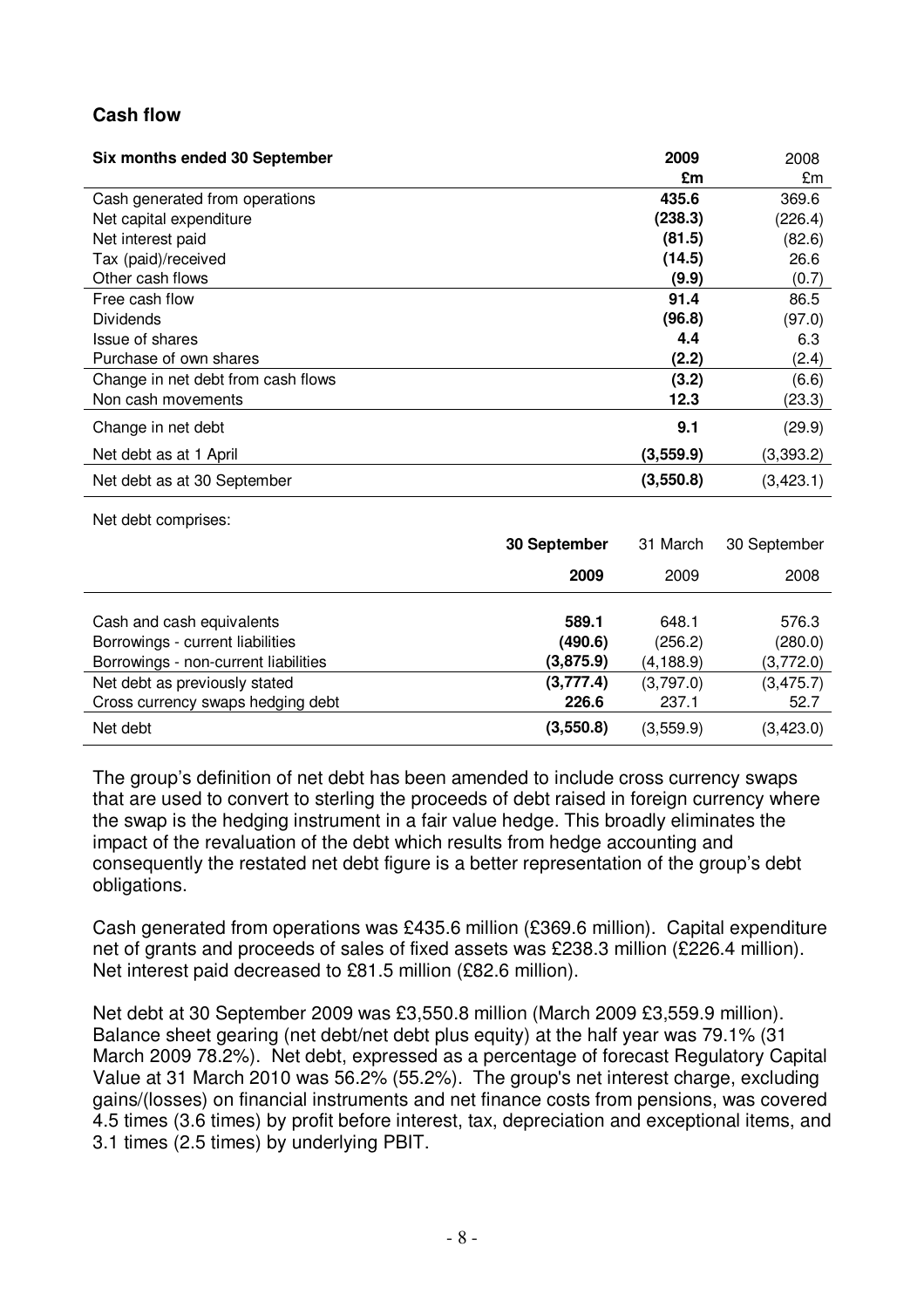The fair value of the group's net debt at 30 September 2009 is estimated to be £4,431.0 million (31 March 2009 £4,246.2 million). The group's debt instruments are not traded in an active market and hence the fair value disclosed above is based on a theoretical discounted cash flow calculation and does not represent an estimate of the amount for which the debt could be settled. The comparative figure has been restated to reflect a change in methodology of estimating the fair value to include an adjustment for the pricing of the group's credit risk (see note 7).

# **Pensions**

The group operates two defined benefit pension schemes, of which the Severn Trent Pension Scheme (STPS) is by far the largest. Formal triennial actuarial valuations and funding agreements were last undertaken for the STPS as at 31 March 2007. The key actuarial assumptions from this valuation have been updated for the accounts as at 30 September 2009 though overall contribution levels remain unchanged.

On an IAS 19 basis, the estimated net position (before deferred tax) of all of the group's defined benefit pension schemes was a deficit of £317 million as at 30 September 2009. This compares to a deficit of £233 million as at 31 March 2009. The movements in the net deficit were:

|                               | Defined<br>benefit<br>obligations | Fair value<br>of plan<br>assets | Net deficit |
|-------------------------------|-----------------------------------|---------------------------------|-------------|
|                               | £m                                | £m                              | £m          |
| At 1 April 2009               | (1,308.0)                         | 1,075.0                         | (233.0)     |
| <b>Employer contributions</b> |                                   | 14.7                            | 14.7        |
| Employee contributions        | (4.2)                             | 4.2                             |             |
| Benefits paid                 | 34.8                              | (34.8)                          |             |
| Current service cost          | (7.7)                             |                                 | (7.7)       |
| Past service cost             | (0.8)                             |                                 | (0.8)       |
| Net finance cost              | (43.4)                            | 35.7                            | (7.7)       |
| Actuarial gains and losses    | (272.7)                           | 190.2                           | (82.5)      |
| At 30 September 2009          | (1,602.0)                         | 1,285.0                         | (317.0)     |

On an IAS 19 basis, the funding level has reduced from around 82% at 31 March 2009 to around 80% at 30 September 2009.

# **Treasury management**

The group continues to maintain a strong liquidity position. At 30 September 2009 the group had £589.1 million in cash and cash equivalents. During the period the group signed a European Investment Bank facility of £150 million which is available for the group to draw down until April 2011. The group also has an undrawn £500 million committed bank facility that matures in 2013. Average debt maturity is around 19 years. The group is funded for its investment and cash flow needs up to the end of the first year of AMP 5.

Cash is invested in deposits with highly rated  $(A<sub>+</sub>)$  banks and liquidity funds and the list of counterparties is regularly reviewed and reported to the Board.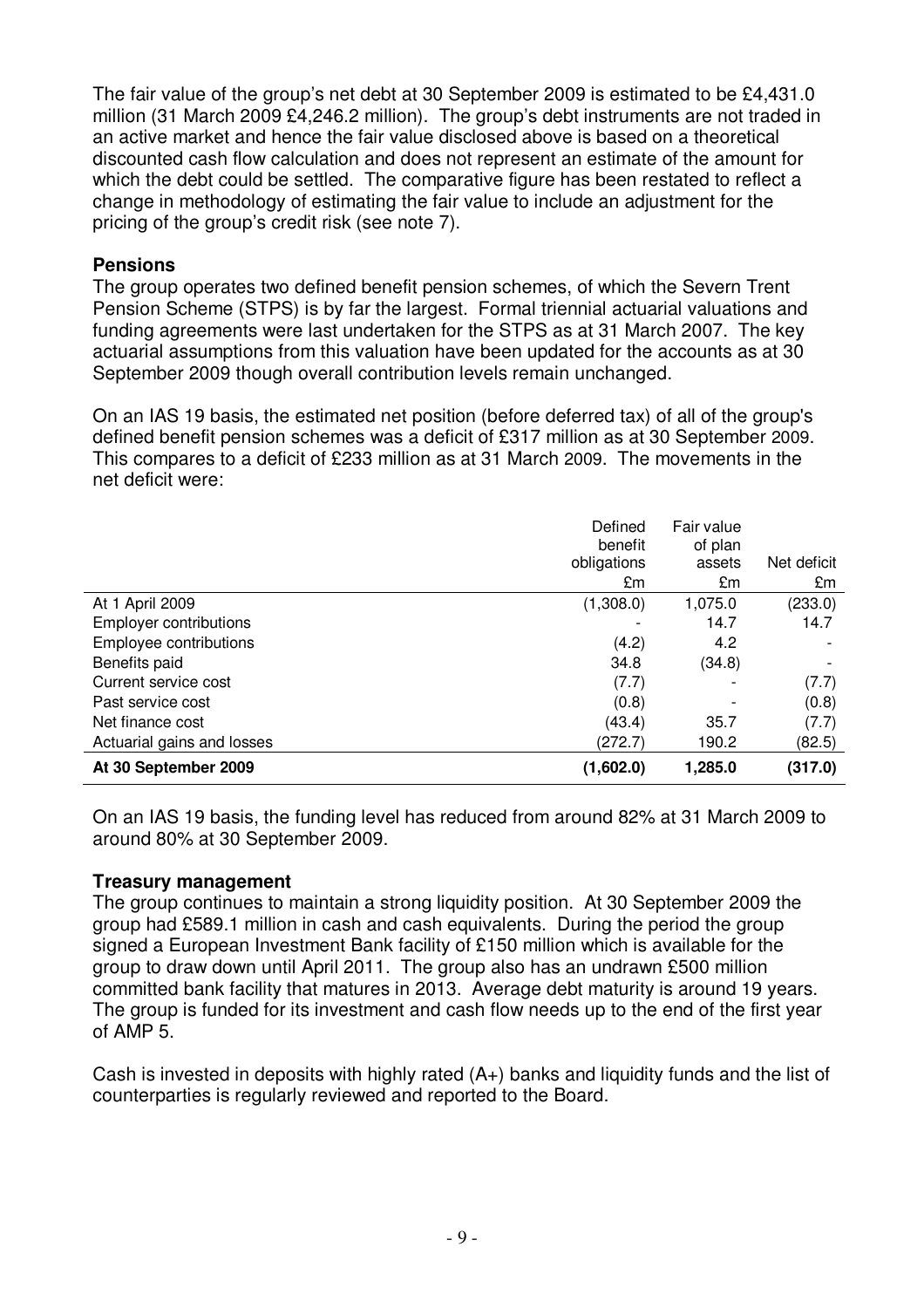The group's policy for the management of interest rate risk requires that no less than 45% of the group's borrowings should be at fixed interest rates, or hedged through the use of interest rate swaps or forward rate agreements. At 30 September 2009, interest rates for some 84% of the group's net debt of £3,550.8 million were so fixed. The effective interest rate for the period to September 2009 was 5.2%.

# **Exchange rates**

The trading results of overseas subsidiaries are translated to sterling at the average rate of exchange ruling during the period and their net assets are translated at the closing rate on the balance sheet date. The impact of changing exchange rates on net assets was immaterial. Details of the impact of changing exchange rates on turnover and underlying PBIT are set out in the commentary on Severn Trent Services above.

# **Dividend**

In line with its policy for growing dividends by 3% above the rate of RPI inflation until March 2010, the end of the current regulatory period, the Board has declared an interim ordinary dividend of 26.71p (2008/09 26.29p), an increase of 1.6% (being September 2009 RPI inflation of negative 1.4% plus 3%) over the 2008/09 interim ordinary dividend. The interim ordinary dividend is payable on 15 January 2010 to shareholders on the register at 4 December 2009.

# **Principal risks and uncertainties**

With regard to the remaining six months of the year, the Board consider the principal risks and uncertainties affecting the business activities of the group to be those detailed below:

- External financial market factors could adversely impact on our financial position.
- Compliance requirements, particularly changes in law or regulation in the countries and types of business in which we operate could have an adverse effect on our business and operations.
- The results of our operations depend on a number of factors relating to business performance, including achieving an acceptable Final Determination from Ofwat for Severn Trent Water.
- The failure of our assets, systems or our ability to carry out critical operations could have a significant impact on the health and safety of our people or customers, or on our financial position and our reputation.
- Our ability to influence customer behaviour or to operate in an environmentally responsible way could affect our financial position and our reputation.

# **Outlook**

We continue to focus on delivering the final year of AMP4. In Severn Trent Water, we are continuing with our programs to raise standards and drive efficiency improvements. We are on target to deliver the additional cost savings for this year, which we highlighted back in May and capex is in line with expectations for the AMP4 period. We are also continuing to mobilise our contractors and supply chain to deliver the program for the first year of AMP5, the full content of which will become clear after publication of the Final Determination.

In Severn Trent Services, Water Purification has a strong order book, and we expect an improved performance in the second half of the year. Operating Services will continue to focus on cost control and delivery, while the environment for Analytical Services remains challenging.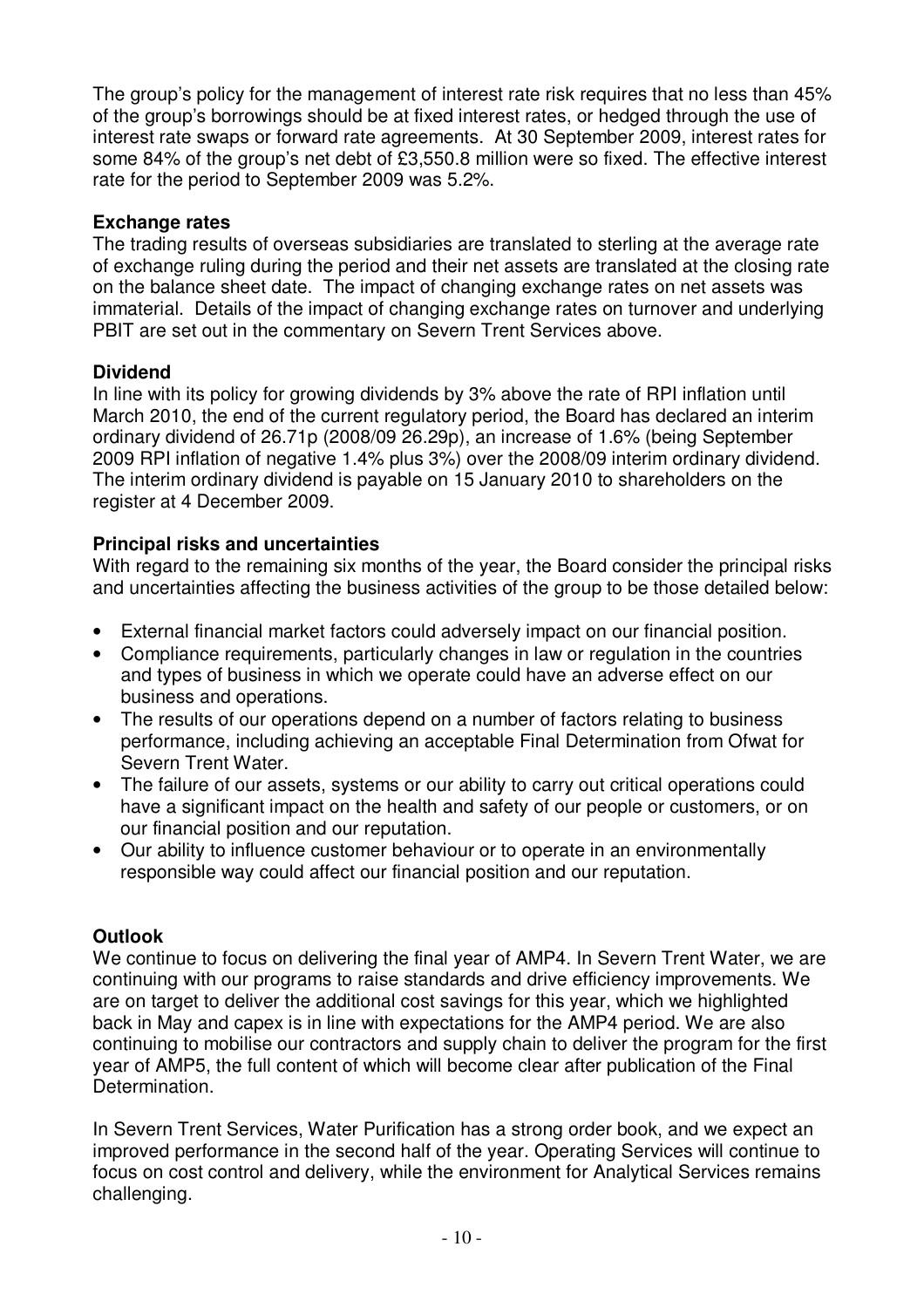Regarding PR09, we await publication of the Final Determination on 26 November. This will be a complex document, and we will take the time necessary to analyse it in full. Only once this is complete will we make our responses to Ofwat and our other stakeholders.

### **Further information**

For further information, including the group's interim results presentation, see the Severn Trent website (www.severntrent.com).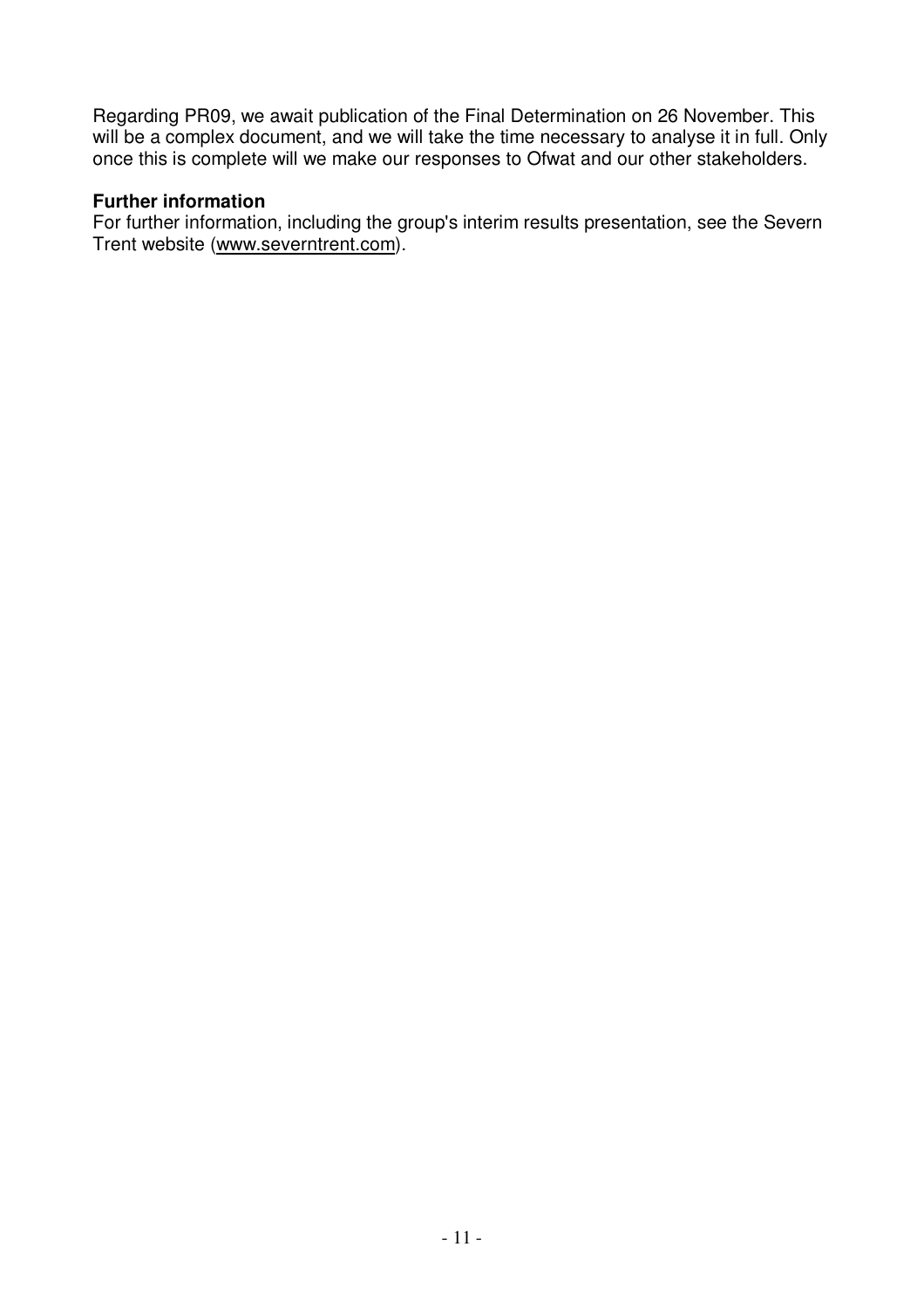# **Condensed consolidated income statement Six months ended 30 September 2009**

| Six months ended 30 September                                        |                     | 2009             | 2008          |
|----------------------------------------------------------------------|---------------------|------------------|---------------|
|                                                                      | <b>Notes</b>        | £m               | £m            |
| <b>Turnover</b>                                                      | $\overline{2}$      | 852.1            | 814.3         |
| Operating costs before exceptional items                             |                     | (565.0)          | (552.8)       |
| Exceptional restructuring costs                                      | 3                   | (11.5)           | (5.4)         |
| Exceptional flood income                                             | 3                   |                  | 7.2           |
| Exceptional charge relating to regulatory matters                    | 3                   |                  | (7.2)         |
| Exceptional provision for third party legal costs                    | 3                   |                  | 1.0           |
| <b>Total operating costs</b>                                         |                     | (576.5)          | (557.2)       |
| Profit before interest, tax and exceptional items                    | $\overline{c}$      | 287.1            | 261.5         |
| <b>Exceptional items</b>                                             | 3                   | (11.5)           | (4.4)         |
| Profit before interest and tax                                       | $\overline{c}$      | 275.6            | 257.1         |
| Finance income                                                       |                     | 40.4             | 64.2          |
| Finance costs                                                        |                     | (139.5)          | (171.3)       |
| Net finance costs                                                    |                     | (99.1)           | (107.1)       |
| Gains/(losses) on financial instruments                              |                     | 31.7             | (12.2)        |
| Share of results of associates and joint ventures                    |                     |                  | 0.1           |
| Profit before tax, gains/(losses) on financial instruments and       |                     |                  |               |
| exceptional items                                                    |                     | 188.0            | 154.5         |
| <b>Exceptional Items</b>                                             |                     | (11.5)<br>31.7   | (4.4)         |
| Gains/(losses) on financial instruments                              |                     |                  | (12.2)        |
| Profit on ordinary activities before taxation                        |                     | 208.2            | 137.9         |
| Taxation on profit on ordinary activities                            |                     |                  |               |
| Current tax                                                          | 4                   | (43.0)           | (37.7)        |
| Deferred tax                                                         | 4<br>$\overline{4}$ | (15.2)<br>(58.2) | 2.2<br>(35.5) |
| Tax charge before exceptional tax<br>Exceptional deferred tax charge | 4                   |                  | (185.6)       |
| <b>Total taxation</b>                                                |                     | (58.2)           | (221.1)       |
|                                                                      |                     |                  |               |
| Profit/(loss) for the period                                         |                     | 150.0            | (83.2)        |
| Attributable to:                                                     |                     |                  |               |
| Equity holders of the company                                        |                     | 149.7            | (83.8)        |
| Equity minority interests                                            |                     | 0.3              | 0.6           |
|                                                                      |                     | 150.0            | (83.2)        |
| Earnings/(loss) per share (pence)                                    |                     |                  |               |
| <b>Basic</b>                                                         | 6                   | 63.4             | (35.8)        |
| Diluted                                                              | 6                   | 63.4             | (35.8)        |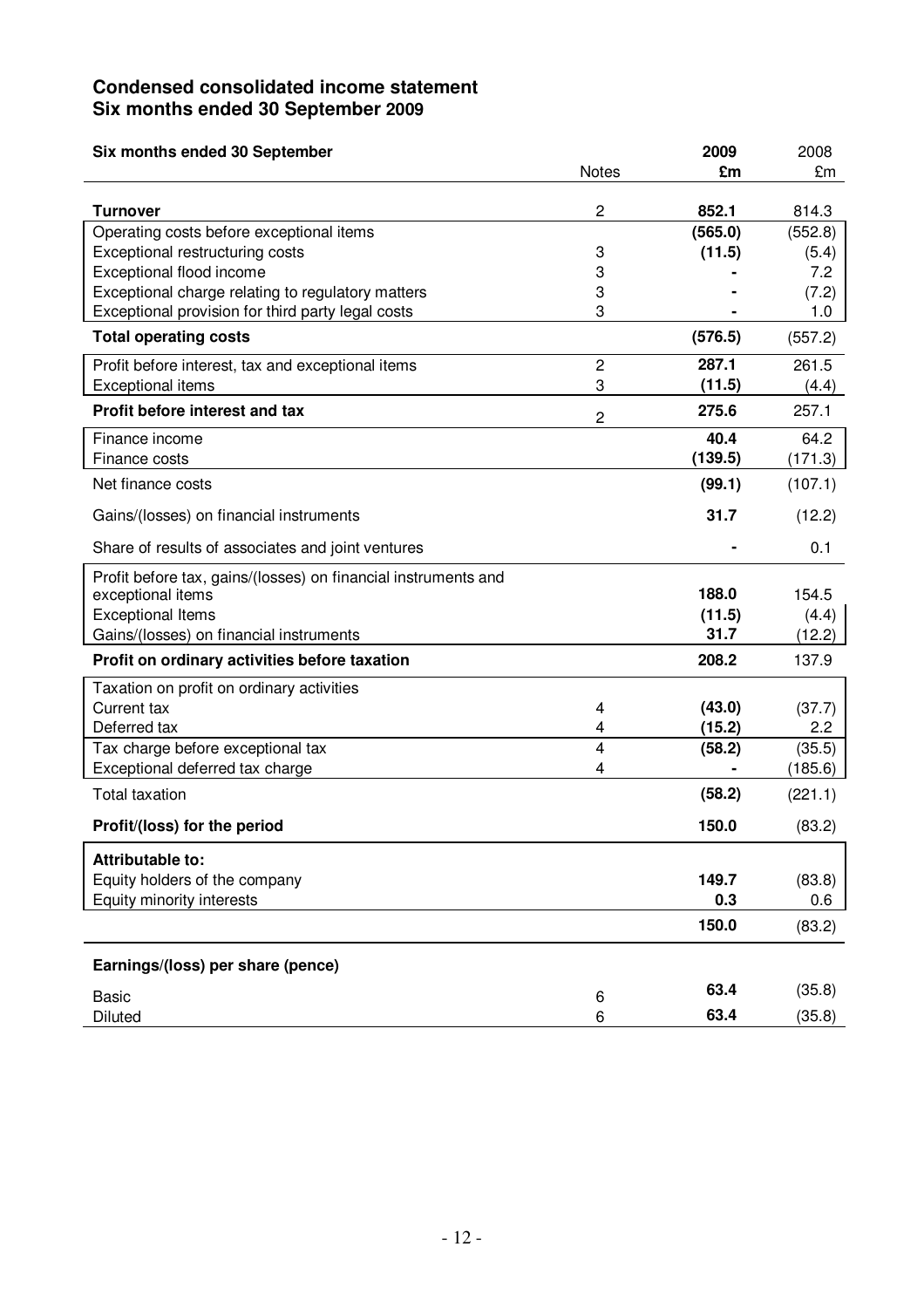### **Condensed consolidated statement of comprehensive income Six months ended 30 September 2009**

| Six months ended 30 September                                                                                                                         | 2009                     | 2008                    |
|-------------------------------------------------------------------------------------------------------------------------------------------------------|--------------------------|-------------------------|
|                                                                                                                                                       | £m                       | £m                      |
| Profit/(loss) for the period                                                                                                                          | 150.0                    | (83.2)                  |
| Gains on cash flow hedges taken to equity                                                                                                             | 1.0                      | 0.4                     |
| Deferred tax on gains on cash flow hedges taken to equity                                                                                             | (0.3)                    | (0.1)                   |
| Amounts on cash flow hedges transferred to the income statement in the period                                                                         | 3.6                      | 2.4                     |
| Deferred tax on transfers to income statement                                                                                                         | (1.0)                    | (0.7)                   |
|                                                                                                                                                       | 153.3                    | (81.2)                  |
| Exchange movement on translation of overseas results and net assets<br>Actuarial losses on defined benefit pension schemes<br>Tax on actuarial losses | (13.9)<br>(82.5)<br>23.1 | 11.1<br>(102.6)<br>28.7 |
| Other comprehensive income for the period                                                                                                             | (73.3)                   | (62.8)                  |
| Total comprehensive income/(loss) for the period                                                                                                      | 80.0                     | (144.0)                 |
| Attributable to:                                                                                                                                      |                          |                         |
| Equity shareholders of the company                                                                                                                    | 80.1                     | (145.0)                 |
| Minority interests                                                                                                                                    | (0.1)                    | 1.0                     |
|                                                                                                                                                       | 80.0                     | (144.0)                 |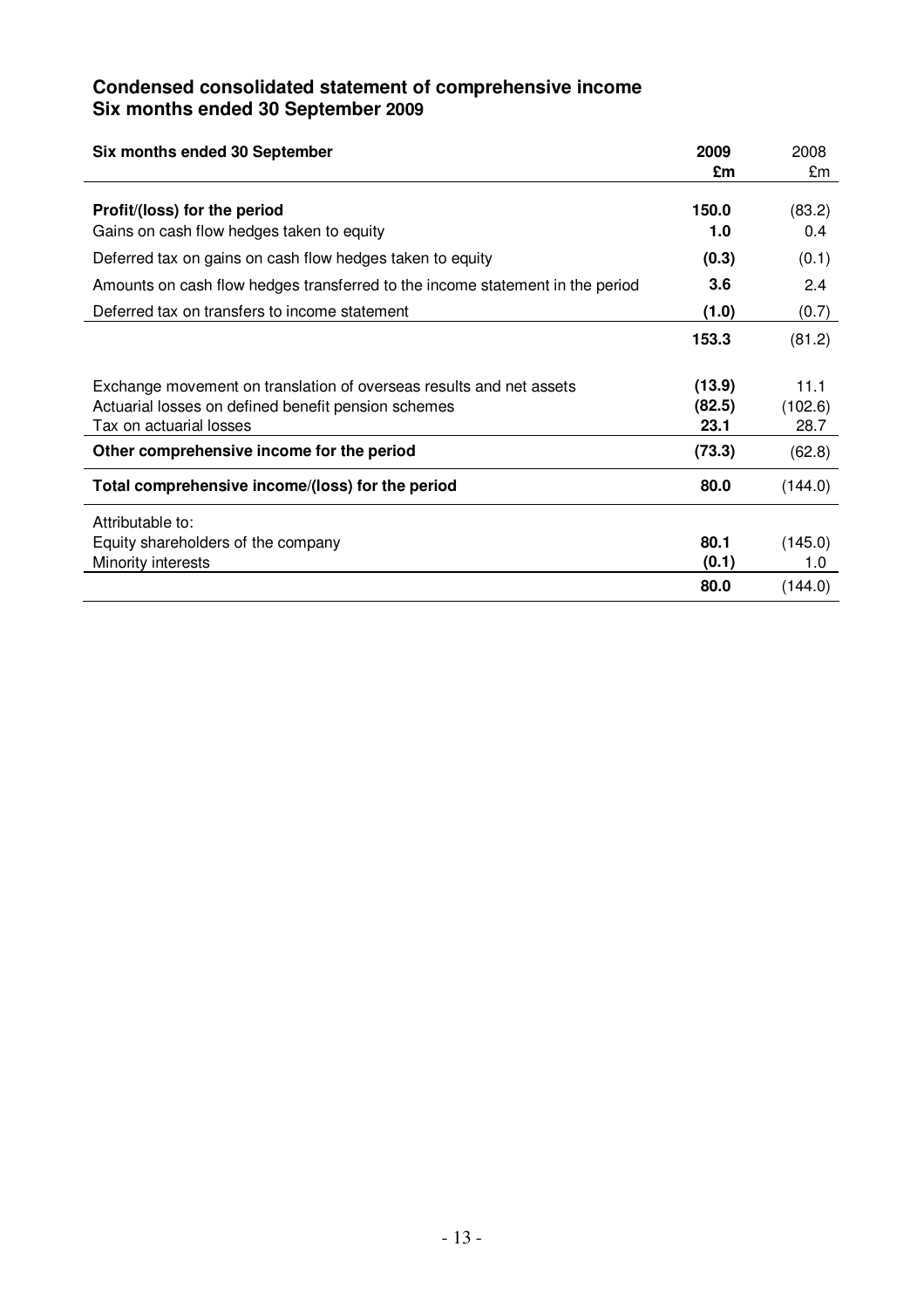### **Condensed consolidated statement of changes in equity Six months ended 30 September 2009**

|                                                                              |               |               |                |                | Equity<br>attributable  |                          |              |
|------------------------------------------------------------------------------|---------------|---------------|----------------|----------------|-------------------------|--------------------------|--------------|
|                                                                              |               |               |                |                | to equity<br>holders of |                          |              |
|                                                                              | Share         | Share         | Other          | Retained       | Severn                  | Minority                 | Total        |
|                                                                              | capital<br>£m | premium<br>£m | reserves<br>£m | earnings<br>£m | <b>Trent Plc</b><br>£m  | interests<br>£m          | equity<br>£m |
| At 1 April 2009                                                              | 231.0         | 71.9          | 468.7          | 174.5          | 946.1                   | 6.0                      | 952.1        |
|                                                                              |               |               |                |                |                         |                          |              |
| Profit for the period                                                        |               |               |                | 149.7          | 149.7                   | 0.3                      | 150.0        |
| Gains on cashflow<br>hedges taken to equity                                  |               |               | 1.0            |                | 1.0                     |                          | 1.0          |
| Deferred tax on gains<br>on cashflow hedges<br>taken to equity               |               |               | (0.3)          |                | (0.3)                   |                          | (0.3)        |
| Amounts on cash flow<br>hedges transferred to<br>the income statement        |               |               | 3.6            |                | 3.6                     |                          | 3.6          |
| Deferred tax on<br>transfers to the income<br>statement                      |               |               | (1.0)          |                | (1.0)                   |                          | (1.0)        |
| Exchange movement<br>on translation of<br>overseas results and<br>net assets |               |               | (13.5)         |                | (13.5)                  | (0.4)                    | (13.9)       |
| Actuarial losses on<br>defined benefit<br>pensions schemes                   |               |               |                | (82.5)         | (82.5)                  |                          | (82.5)       |
| Tax on actuarial losses                                                      |               |               |                | 23.1           | 23.1                    | $\overline{\phantom{a}}$ | 23.1         |
| Total comprehensive                                                          |               |               |                |                |                         |                          |              |
| income for the period                                                        |               |               | (10.2)         | 90.3           | 80.1                    | (0.1)                    | 80.0         |
| Shares issued                                                                | 0.6           | 3.8           |                |                | 4.4                     |                          | 4.4          |
| Share based payments                                                         |               |               |                | 0.7            | 0.7                     |                          | 0.7          |
| Tax on share based<br>payments                                               |               |               |                | (0.1)          | (0.1)                   |                          | (0.1)        |
| Dividends paid                                                               |               |               |                | (96.8)         | (96.8)                  | (1.3)                    | (98.1)       |
| At 30 September 2009                                                         | 231.6         | 75.7          | 458.5          | 168.6          | 934.4                   | 4.6                      | 939.0        |
|                                                                              |               |               |                |                |                         |                          |              |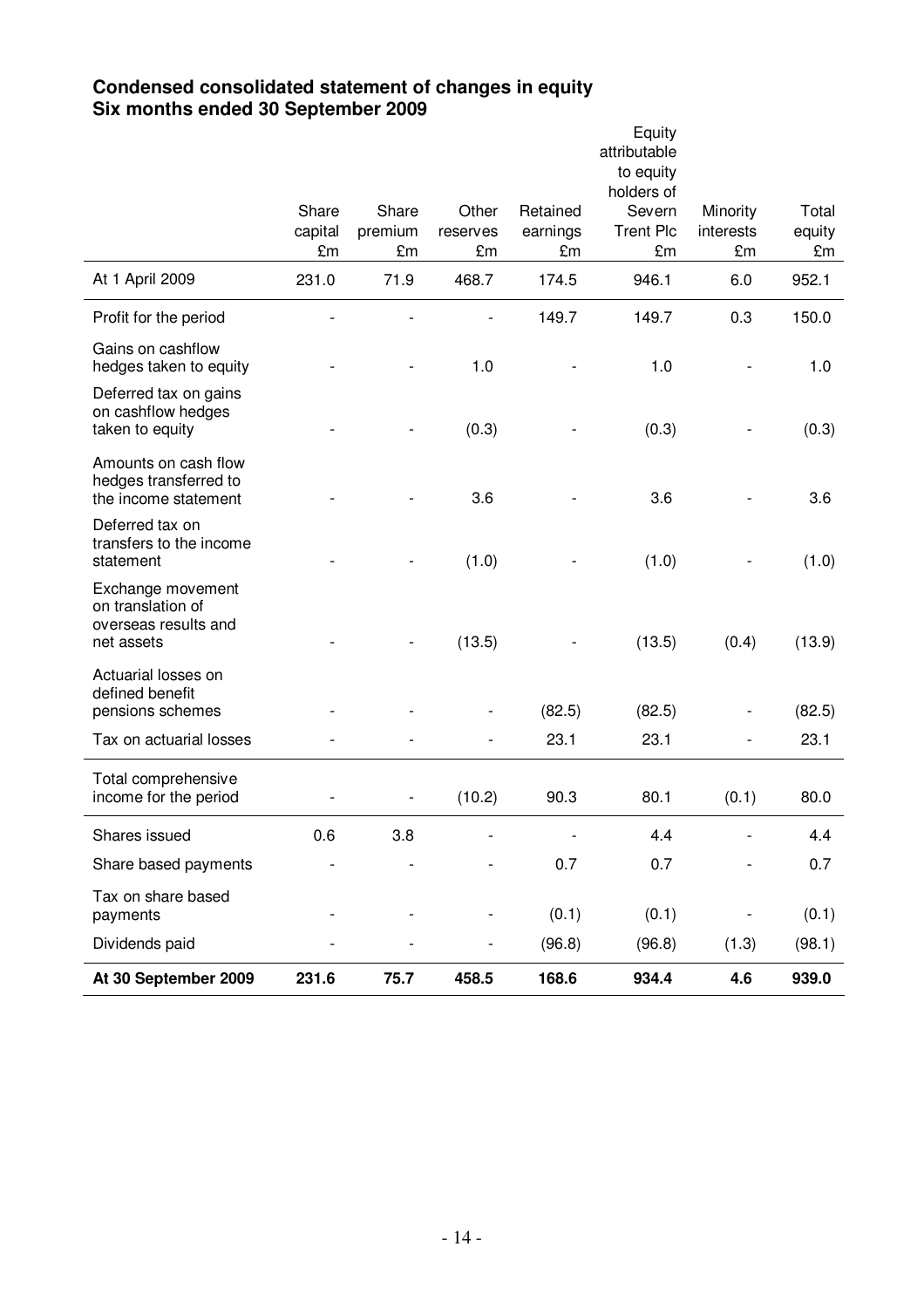### **Condensed consolidated statement of changes in equity (continued) Six months ended 30 September 2008**

|                                                                              |                        |                        |                         |                            | Equity<br>attributable<br>to equity            |                             |                       |
|------------------------------------------------------------------------------|------------------------|------------------------|-------------------------|----------------------------|------------------------------------------------|-----------------------------|-----------------------|
|                                                                              | Share<br>capital<br>£m | Share<br>premium<br>£m | Other<br>reserves<br>£m | Retained<br>earnings<br>£m | holders of<br>Severn<br><b>Trent Plc</b><br>£m | Minority<br>interests<br>£m | Total<br>equity<br>£m |
| At 1 April 2008                                                              | 229.7                  | 64.3                   | 427.4                   | 479.6                      | 1,201.0                                        | 4.2                         | 1,205.2               |
| Loss for the period                                                          |                        |                        |                         | (83.8)                     | (83.8)                                         | 0.6                         | (83.2)                |
| Gains on cashflow<br>hedges taken to equity                                  |                        |                        | 0.4                     |                            | 0.4                                            |                             | 0.4                   |
| Deferred tax on gains<br>on cashflow hedges<br>taken to equity               |                        |                        | (0.1)                   |                            | (0.1)                                          |                             | (0.1)                 |
| Amounts on cash flow<br>hedges transferred to<br>the income statement        |                        |                        | 2.4                     |                            | 2.4                                            |                             | 2.4                   |
| Deferred tax on<br>transfers to the income<br>statement                      |                        |                        | (0.7)                   |                            | (0.7)                                          |                             | (0.7)                 |
| Exchange movement<br>on translation of<br>overseas results and<br>net assets |                        |                        | 10.7                    |                            | 10.7                                           | 0.4                         | 11.1                  |
| Actuarial losses on<br>defined benefit<br>pensions schemes                   |                        |                        |                         | (102.6)                    | (102.6)                                        |                             | (102.6)               |
| Tax on actuarial losses                                                      |                        |                        |                         | 28.7                       | 28.7                                           | $\overline{\phantom{0}}$    | 28.7                  |
| Total comprehensive<br>income for the period                                 |                        |                        | 12.7                    | (157.7)                    | (145.0)                                        | 1.0                         | (144.0)               |
| Shares issued                                                                | 0.9                    | 5.3                    |                         |                            | 6.2                                            |                             | 6.2                   |
| Share based payments                                                         |                        |                        |                         | 0.5                        | 0.5                                            |                             | 0.5                   |
| Tax on share based<br>payments                                               |                        |                        |                         | (0.7)                      | (0.7)                                          |                             | (0.7)                 |
| Dividends paid                                                               |                        |                        |                         | (97.0)                     | (97.0)                                         | (0.8)                       | (97.8)                |
| At 30 September 2008                                                         | 230.6                  | 69.6                   | 440.1                   | 224.7                      | 965.0                                          | 4.4                         | 969.4                 |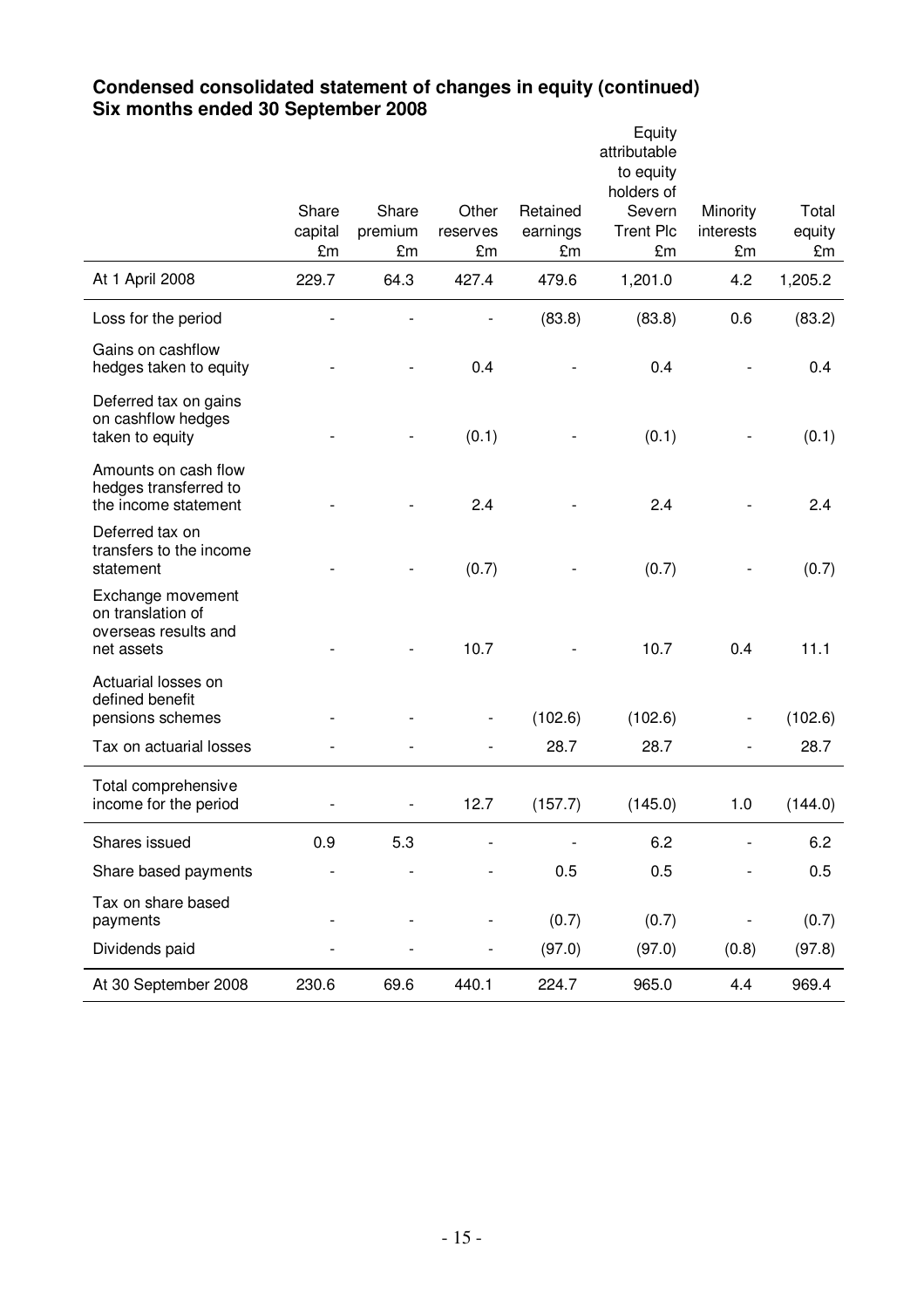# **Condensed consolidated balance sheet At 30 September 2009**

|                                                           |                | 30 September | 31 March   |
|-----------------------------------------------------------|----------------|--------------|------------|
|                                                           | <b>Notes</b>   | 2009         | 2009       |
|                                                           |                | £m           | £m         |
| Non current assets                                        |                |              |            |
| Goodwill                                                  |                | 69.8         | 63.3       |
| Other intangible assets                                   |                | 130.3        | 121.3      |
| Property, plant and equipment                             |                | 6,069.3      | 5,980.1    |
| Interests in joint ventures                               |                | 0.1          | 0.3        |
| Interests in associates                                   |                | 4.7          | 4.8        |
| Derivative financial instruments                          |                | 222.6        | 225.4      |
| Available for sale financial assets                       |                | 0.1          | 0.1        |
|                                                           |                | 6,496.9      | 6,395.3    |
| <b>Current assets</b>                                     |                |              |            |
| Inventory                                                 |                | 29.4         | 30.6       |
| Trade and other receivables                               |                | 461.4        | 447.1      |
| Derivative financial instruments                          |                | 20.3         | 29.8       |
| Cash and cash equivalents                                 |                | 589.1        | 648.1      |
|                                                           |                | 1,100.2      | 1,155.6    |
| Assets held for sale                                      |                |              | 4.6        |
| <b>Total assets</b>                                       |                | 7,597.1      | 7,555.5    |
| <b>Current liabilities</b>                                |                |              |            |
| Borrowings                                                | $\overline{7}$ | (490.6)      | (256.2)    |
| Derivative financial instruments                          |                | (75.4)       | (0.4)      |
| Trade and other payables                                  |                | (491.0)      | (442.7)    |
| Current income tax liabilities                            |                | (109.0)      | (81.1)     |
| Provisions for liabilities and charges                    |                | (16.5)       | (9.2)      |
| Liabilities associated with assets held for sale          |                |              | (0.4)      |
|                                                           |                | (1, 182.5)   | (790.0)    |
| <b>Non current liabilities</b>                            |                |              |            |
| Borrowings                                                | 7              | (3,875.9)    | (4, 188.9) |
| Derivative financial instruments                          |                | (67.0)       | (171.6)    |
| Trade and other payables                                  |                | (249.6)      | (241.1)    |
| Deferred tax                                              |                | (943.9)      | (948.4)    |
| Retirement benefit obligations                            | 8              | (317.0)      | (233.0)    |
| Provisions for liabilities and charges                    |                | (22.2)       | (30.4)     |
|                                                           |                | (5, 475.6)   | (5,813.4)  |
| <b>Total liabilities</b>                                  |                | (6,658.1)    | (6,603.4)  |
| <b>Net assets</b>                                         |                | 939.0        | 952.1      |
| Capital and reserves attributable to the company's equity |                |              |            |
| shareholders                                              |                |              |            |
| Called up share capital                                   | 9              | 231.6        | 231.0      |
| Share premium account                                     |                | 75.7         | 71.9       |
| Other reserves                                            |                | 458.5        | 468.7      |
| Retained earnings                                         |                | 168.6        | 174.5      |
| Equity attributable to the company's equity shareholders  |                | 934.4        | 946.1      |
| Minority interests                                        |                | 4.6          | 6.0        |
| Total equity                                              |                | 939.0        | 952.1      |
|                                                           |                |              |            |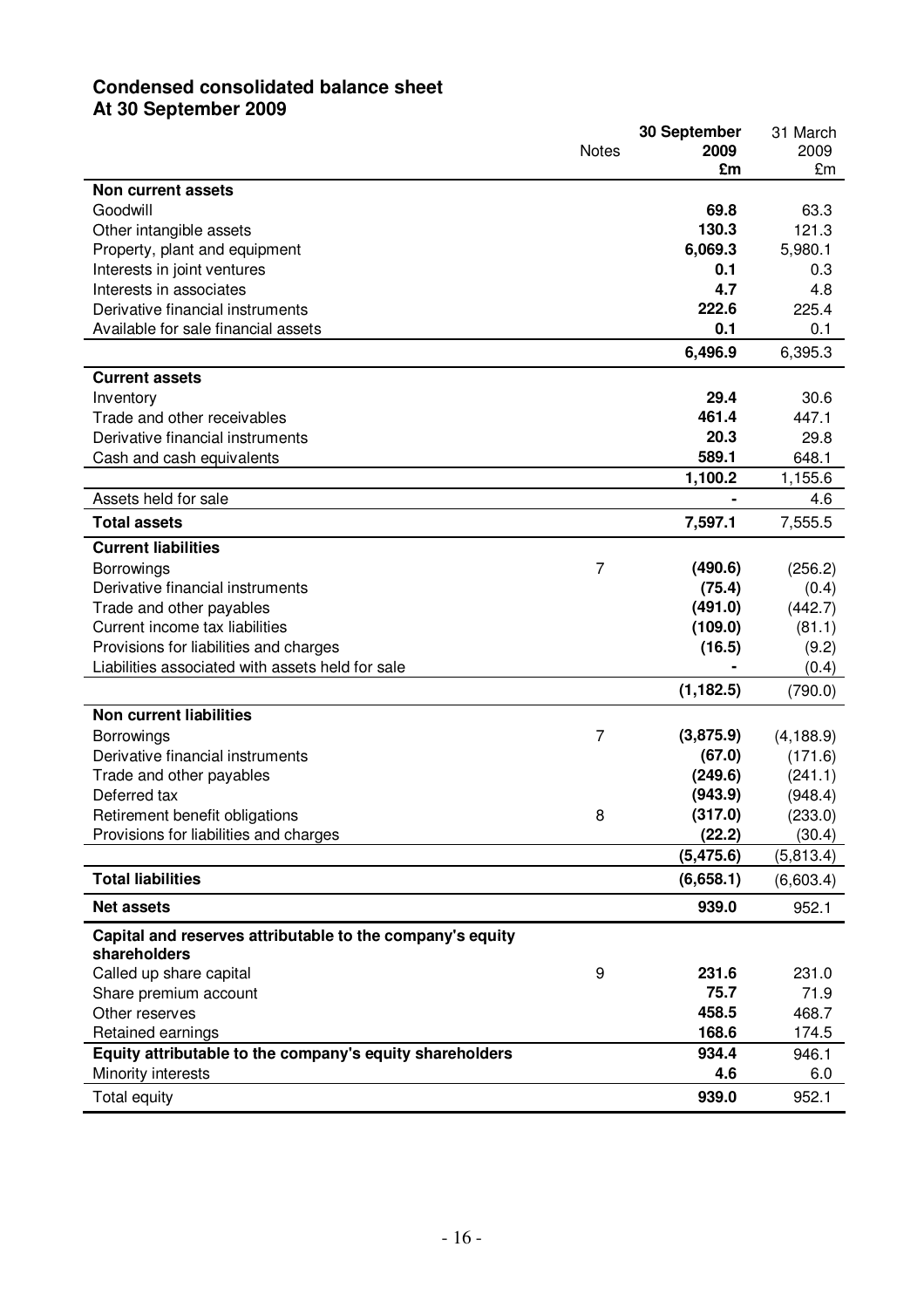# **Condensed consolidated cash flow statement Six months ended 30 September 2009**

| Six months ended 30 September                                              |      | 2009            | 2008          |
|----------------------------------------------------------------------------|------|-----------------|---------------|
|                                                                            | Note | £m              | £m            |
| Cash generated from operations<br>Tax paid                                 | 10   | 435.6<br>(14.5) | 369.6<br>26.6 |
| Net cash generated from operating activities                               |      | 421.1           | 396.2         |
|                                                                            |      |                 |               |
|                                                                            |      |                 |               |
| <b>Investing activities</b>                                                |      |                 |               |
| Interest received<br>Dividends received from associates and joint ventures |      | 4.9<br>0.1      | 20.6          |
| Net cash inflow from sale of investments                                   |      | 3.8             |               |
| Acquisition of subsidaries                                                 |      | (12.5)          |               |
| Proceeds on disposal of property, plant and equipment                      |      | 2.0             | 2.9           |
| Purchases of intangible assets                                             |      | (24.1)          | (10.0)        |
| Purchases of property, plant and equipment                                 |      | (226.1)         | (235.2)       |
| Contributions and grants received                                          |      | 9.9             | 15.9          |
| Net cash used in investing activities                                      |      | (242.0)         | (205.8)       |
|                                                                            |      |                 |               |
| <b>Financing activities</b>                                                |      |                 |               |
| Interest paid                                                              |      | (80.2)          | (94.2)        |
| Interest element of finance lease payments                                 |      | (6.2)           | (8.9)         |
| Dividends paid to shareholders of the parent                               |      | (96.8)          | (97.0)        |
| Dividends paid to minority interests                                       |      | (1.3)           | (0.8)         |
| Repayments of borrowings                                                   |      | (44.4)          | (78.8)        |
| Repayments of obligations under finance leases<br>New loans raised         |      | (9.3)           | (5.1)<br>4.5  |
| <b>Issues of shares</b>                                                    |      | 4.4             | 6.3           |
| Purchase of own shares                                                     |      | (2.2)           | (2.4)         |
| Net cash used in financing activities                                      |      | (236.0)         | (276.4)       |
|                                                                            |      |                 |               |
|                                                                            |      |                 |               |
| Decrease in cash and cash equivalents                                      |      | (56.9)          | (86.0)        |
| Net cash and cash equivalents at beginning of period                       |      | 648.1           | 653.4         |
| Effect of foreign exchange rates                                           |      | (2.1)           | 2.4           |
| Net cash and cash equivalents at end of period                             |      | 589.1           | 569.8         |
|                                                                            |      |                 |               |
| Net cash and cash equivalents comprise:                                    |      |                 |               |
| Total cash and cash equivalents                                            |      | 589.1           | 576.3         |
| <b>Bank overdrafts</b>                                                     |      |                 | (6.5)         |
| Net cash and cash equivalents at end of period                             |      | 589.1           | 569.8         |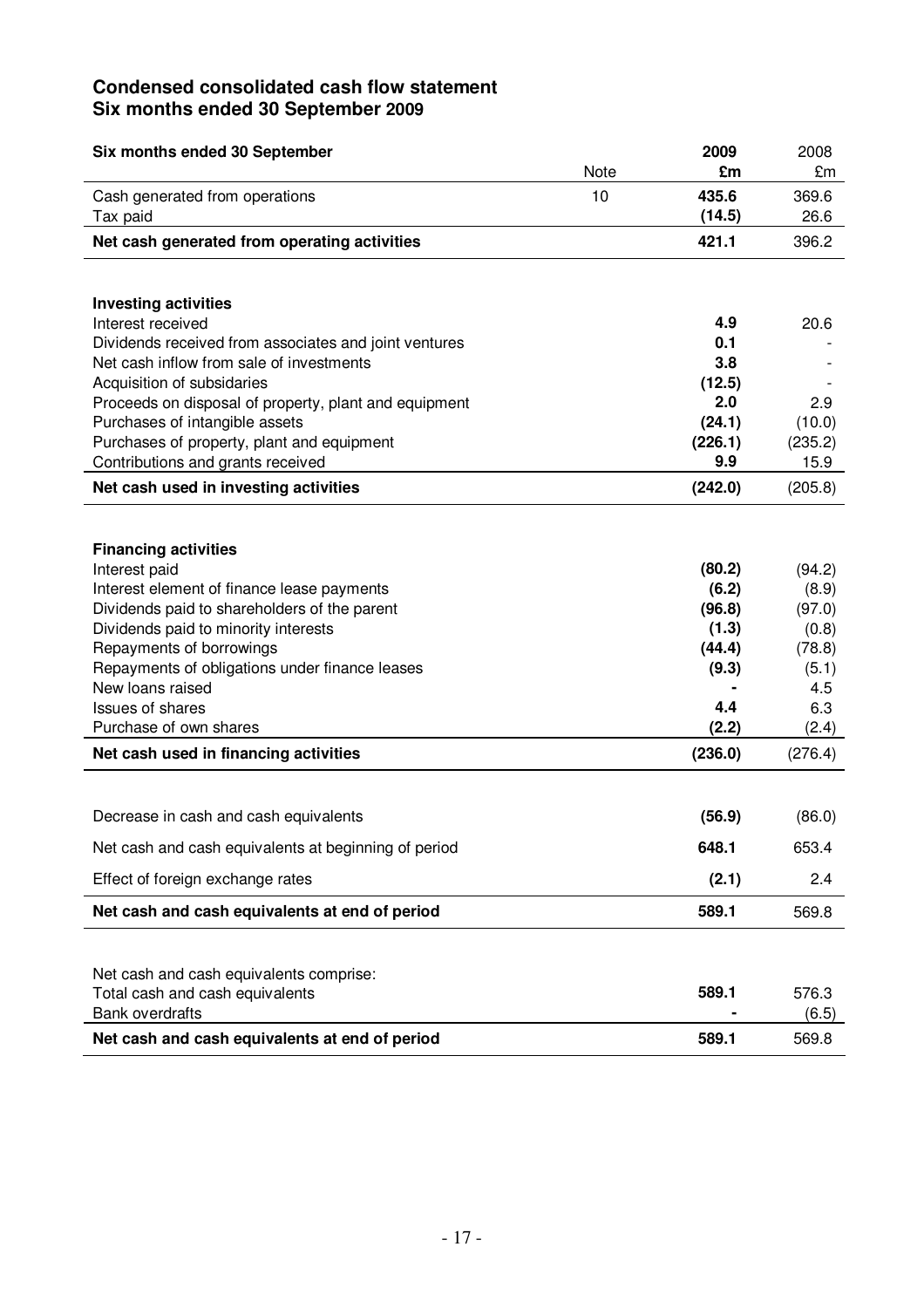# **Notes to the condensed interim financial information**

# **1 General information**

The interim report has been prepared in accordance with the recognition and measurement criteria of IFRS and the disclosure requirements of the Listing Rules.

The information for the year ended 31 March 2009 does not constitute statutory accounts as defined in section 240 of the Companies Act 1985. A copy of the statutory accounts for that year prepared under IFRS has been delivered to the Registrar of Companies. The auditors' report on those accounts was unqualified, did not draw attention to any matters by way of emphasis and did not contain a statement under section 237 (2) or (3) of the Companies Act 1985.

### **Accounting policies**

The interim financial information has been prepared on the going concern basis using accounting policies consistent with International Financial Reporting Standards and in accordance with IAS 34 "Interim Financial Reporting". The same accounting policies, presentation and methods of computation are followed in the interim financial information as applied in the group's annual financial statements for the year ended 31 March 2009 except that during the period the group has adopted:

- IAS 1 (revised): Presentation of Financial Statements. As a result, the information which was previously presented in the Statement of Recognised Income and Expense is now presented in the Statement of Comprehensive income and changes in shareholders' equity are now presented in a primary statement rather than the notes to the financial statements;
- IFRS 8: Operating Segments. However, this has not changed the segmental analysis presented by the group; and
- IAS 23 (revised) Borrowing Costs. This standard requires that borrowing costs which are directly attributable to the construction or production of an asset that takes a substantial period of time to get ready for use or sale are capitalised as part of the cost of the asset. The revised standard applies to borrowing costs relating to qualifying assets where capitalisation commenced after 1 April 2009. This change in accounting policy has resulted in borrowing costs amounting to £0.3 million being capitalised in the period which would have been charged to the income statement under the previous policy.

IFRIC 18: Transfers of Assets from Customers is effective for transfers of assets after 1 July 2009. However, this Interpretation has not been endorsed by the European Union and consequently the group has not adopted it in this interim financial information.

# **Going concern**

The group is funded for its investment and cash flow needs up to March 2011 (see Treasury Management). After making enquiries the directors have a reasonable expectation that the group has adequate resources to continue in operational existence for the foreseeable future and hence the interim financial information has been prepared on a going concern basis.

# **Seasonality**

The group's businesses are not seasonal in nature.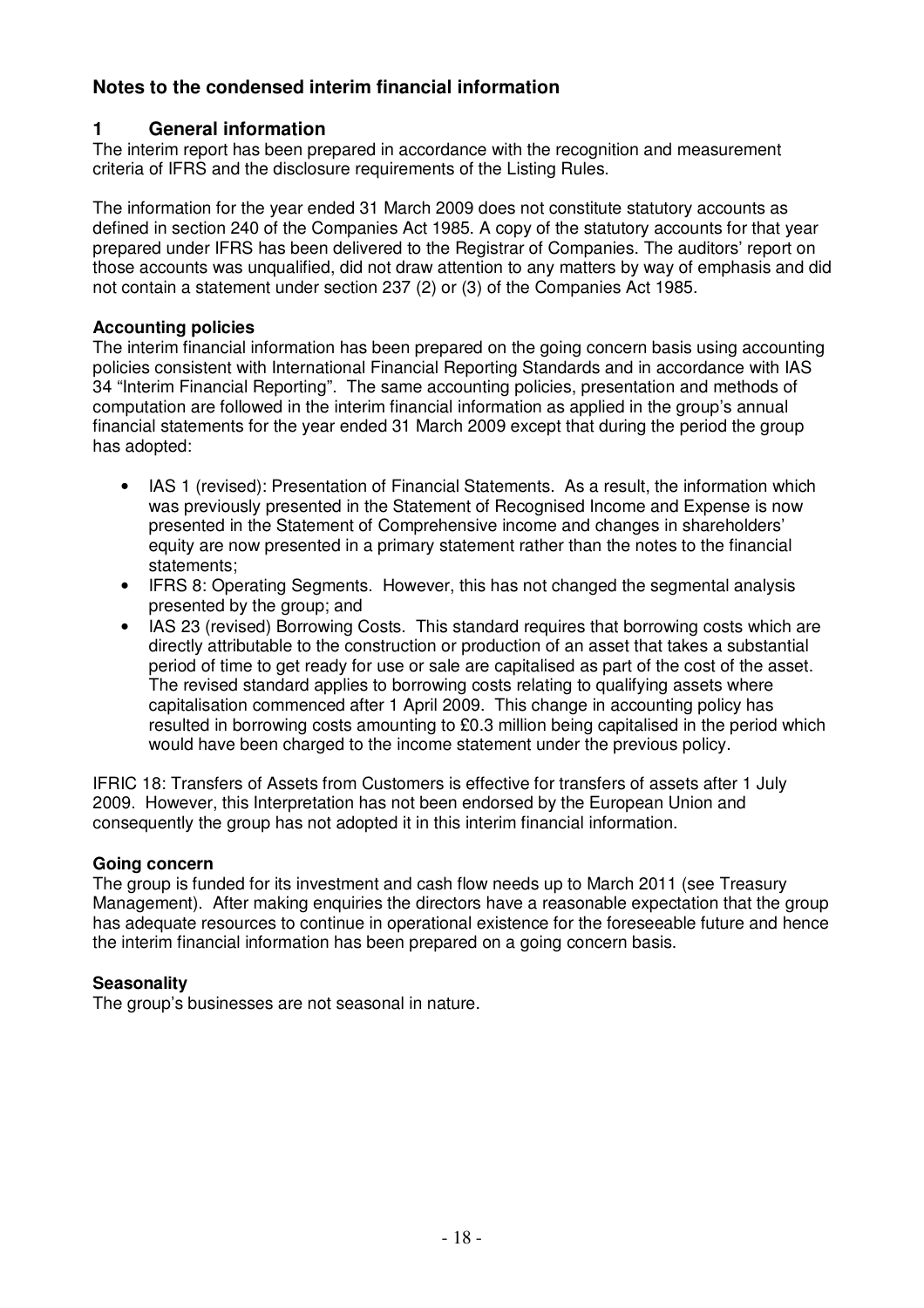### **2 Segmental analysis**

The group is organised into two main business segments:

Severn Trent Water: Provides water and waste water services to domestic and commercial customers in England and Wales.

Severn Trent Services: Provides services and products associated with water, waste water and contaminated land principally in the US, UK and Europe. On 13 May 2009 the group acquired PS Apliclor, a small distribution operation in Spain. The impact of the acquisition is not material and details of the net assets acquired and consideration payable will be disclosed in the annual financial statements for the year ending 31 March 2010.

#### **Six months ended 30 September 2009**

|                                                            | Severn | Severn   |           |              |              |
|------------------------------------------------------------|--------|----------|-----------|--------------|--------------|
|                                                            | Trent  | Trent    | Corporate |              |              |
|                                                            | Water  | Services | and Other | Eliminations | Consolidated |
|                                                            | £m     | £m       | £m        | £m           | £m           |
| <b>External sales</b>                                      | 694.9  | 157.2    |           |              | 852.1        |
| Inter-segment sales                                        | 0.4    | 8.3      | 2.5       | (11.2)       |              |
| <b>Total sales</b>                                         | 695.3  | 165.5    | 2.5       | (11.2)       | 852.1        |
| Profit before interest, tax and<br>exceptional items       | 279.3  | 12.2     | (5.4)     | 1.0          | 287.1        |
| Exceptional items (note 3)                                 | (7.2)  | (4.3)    |           |              | (11.5)       |
| Profit before interest and tax                             | 272.1  | 7.9      | (5.4)     | 1.0          | 275.6        |
| Share of results of associates and<br>joint ventures       |        |          |           |              |              |
| Segment result                                             | 272.1  | 7.9      | (5.4)     | 1.0          | 275.6        |
| Total net finance costs and<br>gains/(losses) on financial |        |          |           |              |              |
| instruments                                                |        |          |           |              | (67.4)       |
| Profit before tax                                          |        |          |           |              | 208.2        |
| Tax                                                        |        |          |           |              | (58.2)       |
| <b>Profit for the period</b>                               |        |          |           |              | 150.0        |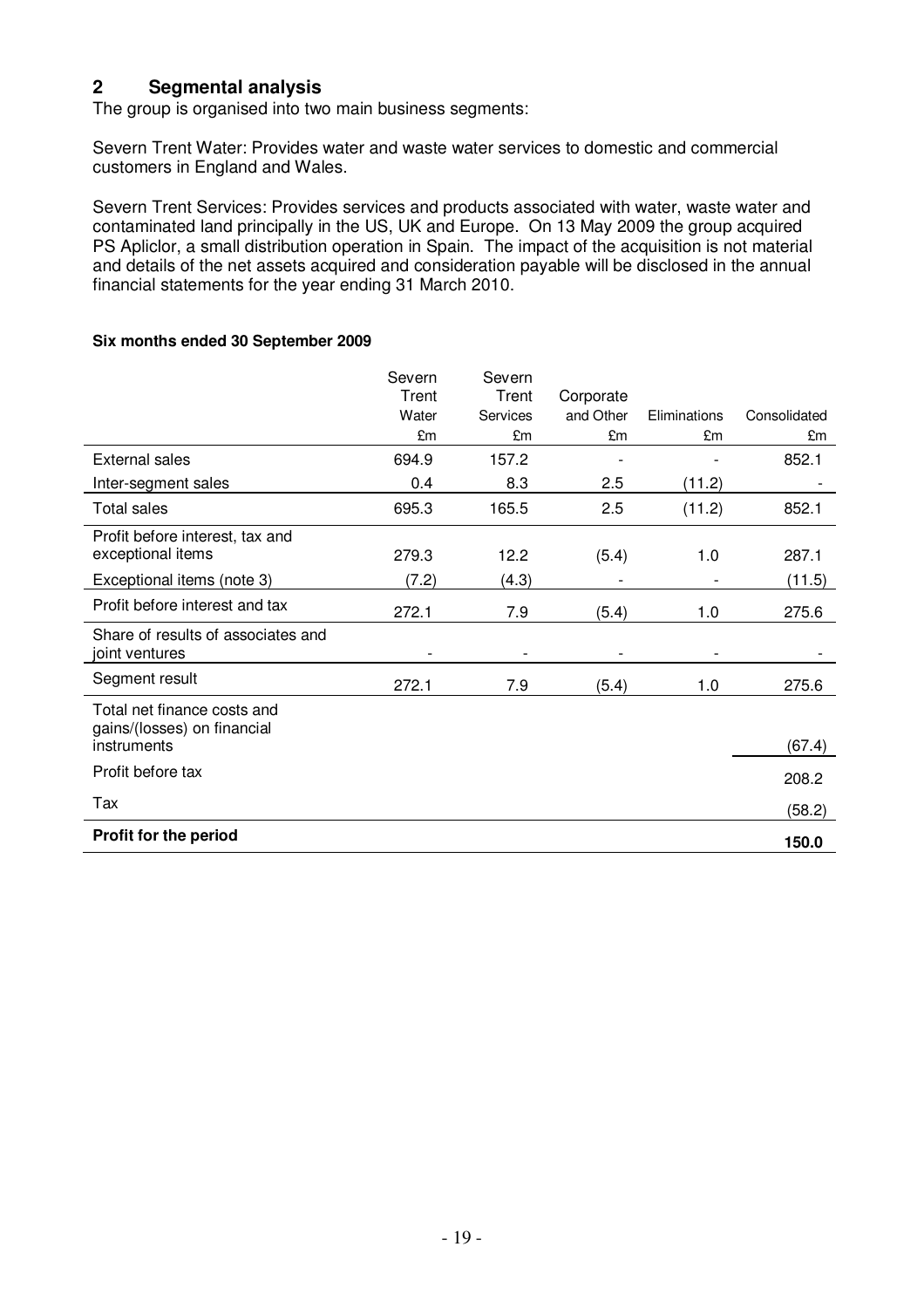# **2 Segmental analysis (continued)**

### **Six months ended 30 September 2008**

|                                                                           | Severn<br>Trent | Severn<br>Trent | Corporate |              |              |
|---------------------------------------------------------------------------|-----------------|-----------------|-----------|--------------|--------------|
|                                                                           | Water           | <b>Services</b> | and Other | Eliminations | Consolidated |
|                                                                           | £m              | £m              | £m        | £m           | £m           |
| <b>External sales</b>                                                     | 668.4           | 145.9           |           |              | 814.3        |
| Inter-segment sales                                                       |                 | 11.2            | 2.1       | (13.3)       |              |
| <b>Total sales</b>                                                        | 668.4           | 157.1           | 2.1       | (13.3)       | 814.3        |
| Profit before interest, tax and<br>exceptional items                      | 255.3           | 13.3            | (6.5)     | (0.6)        | 261.5        |
| Exceptional items (note 3)                                                | (5.4)           | 1.0             |           |              | (4.4)        |
| Profit before interest and tax                                            | 249.9           | 14.3            | (6.5)     | (0.6)        | 257.1        |
| Share of results of associates and<br>joint ventures                      |                 | 0.1             |           |              | 0.1          |
| Segment result                                                            | 249.9           | 14.4            | (6.5)     | (0.6)        | 257.2        |
| Total net finance costs and<br>gains/(losses) on financial<br>instruments |                 |                 |           |              | (119.3)      |
| Profit before tax                                                         |                 |                 |           |              | 137.9        |
| Tax                                                                       |                 |                 |           |              | (221.1)      |
| Loss for the period                                                       |                 |                 |           |              | (83.2)       |

### **3 Exceptional items**

The group classifies items of income or expenditure as exceptional if individually or, if of a similar type, in aggregate should, in the opinion of the directors, be disclosed by virtue of their size or nature if the financial statements are to give a true and fair view. In this context materiality is assessed at the segment level.

| Six months ended 30 September                                                         | 2009 | 2008  |
|---------------------------------------------------------------------------------------|------|-------|
|                                                                                       | £m   | £m    |
| Severn Trent restructuring programmes:                                                |      |       |
| Severn Trent Water                                                                    | 7.2  | 5.4   |
| Severn Trent Services                                                                 | 4.3  |       |
| <b>Exceptional restructuring costs</b>                                                | 11.5 | 5.4   |
| Flood costs                                                                           |      | 2.1   |
| Insurance recoverable                                                                 |      | (9.3) |
| Severn Trent Water exceptional flood income                                           |      | (7.2) |
| Fine costs relating to leakage reporting                                              |      | 2.2   |
| Contribution to charitable trust                                                      |      | 5.0   |
| Severn Trent Water exceptional charge relating to regulatory matters                  |      | 7.2   |
| Severn Trent Services exceptional release of provision for third party<br>legal costs |      | (1.0) |
| <b>Total exceptional items</b>                                                        | 11.5 | 4.4   |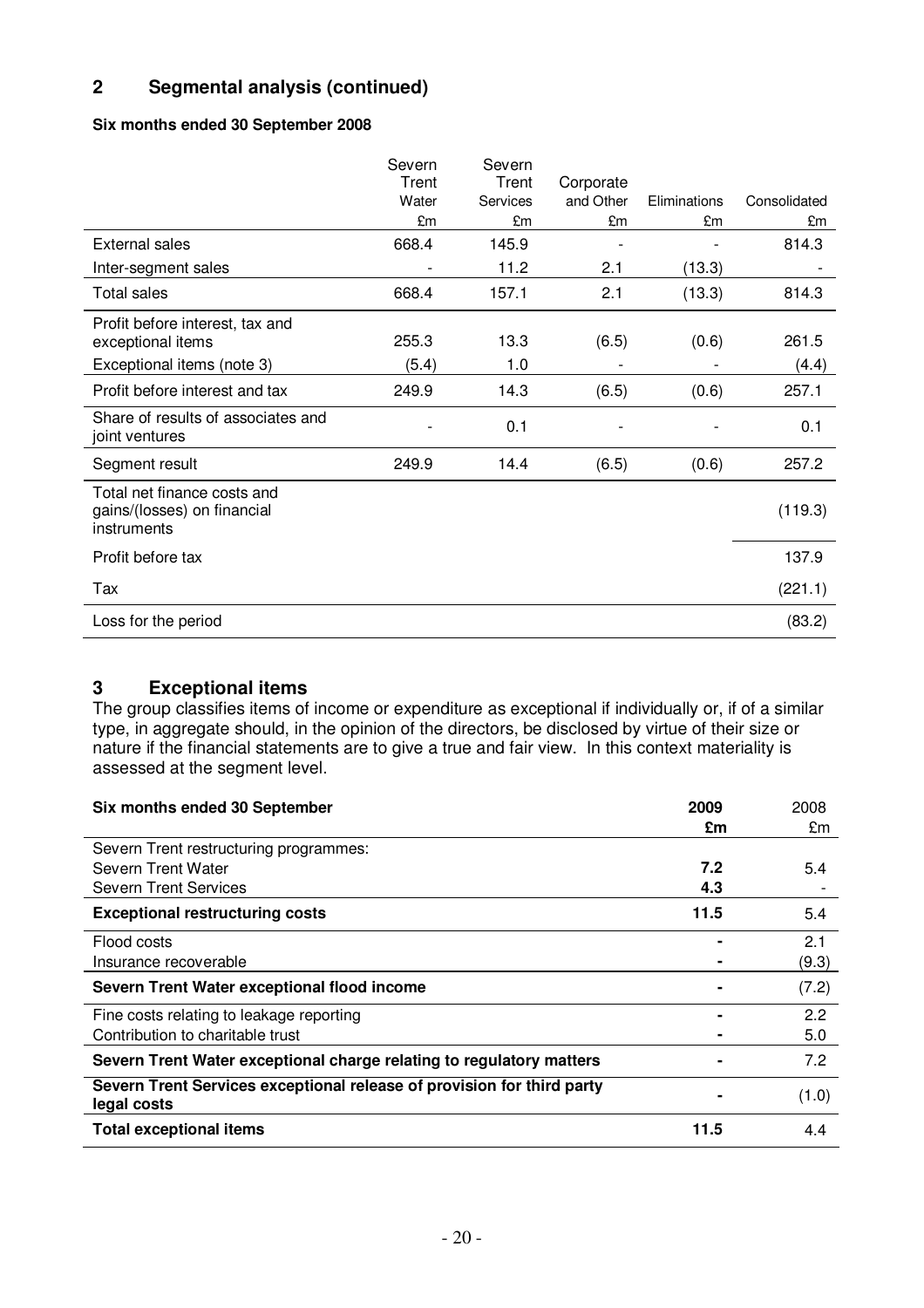### **4 Tax**

Income tax for the period is charged in the income statement at 27.9% (six months ended 30 September 2008: charged at 25.7%), representing the best estimate of the average annual effective income tax rate expected for the full year applied to the pre tax income of the six month period.

The effective rate of current tax, excluding prior year charges and exceptional items, calculated on profit before tax, exceptional items and gains/losses on financial instruments was 24.3% (2008: 24.1%).

Current tax of £0.3 million and deferred tax of £21.4 million has been credited directly to reserves in the period.

The exceptional deferred tax charge last year reflected the impact of the removal of the entitlement to industrial buildings allowances following the passing of the Finance Act 2008. For corporation tax purposes allowances continue at reducing rates until 2011.

### **5 Dividends**

Amounts recognised as distributions to equity holders in the period:

| Six months ended 30 September              | 2009      |      | 2008      |      |
|--------------------------------------------|-----------|------|-----------|------|
|                                            | Pence     |      | Pence     |      |
|                                            | per share | £m   | per share | £m   |
| Final dividend for the year ended 31 March | 41.05     | 96.8 | 41.29     | 97.0 |

The proposed interim dividend of 26.71p per share (2008: 26.29p per share) was approved by the board on 23 November 2009 and has not been included as a liability as at 30 September 2009.

# **6 Earnings per share**

Basic earnings per share are calculated by dividing the earnings attributable to ordinary shareholders by the weighted average number of ordinary shares in issue during the period, excluding those held in the Severn Trent Employee Share Ownership Trust which are treated as cancelled.

For diluted earnings per share, the weighted average number of ordinary shares in issue is adjusted to assume conversion of all potentially dilutive ordinary shares. These represent share options granted to employees where the exercise price is less than the average market price of the company's shares during the period and LTIP awards where the vesting conditions have been satisfied at the balance sheet date. Potential ordinary shares which would reduce a loss per share are not considered to be dilutive and hence in these circumstances diluted loss per share is equal to basic loss per share.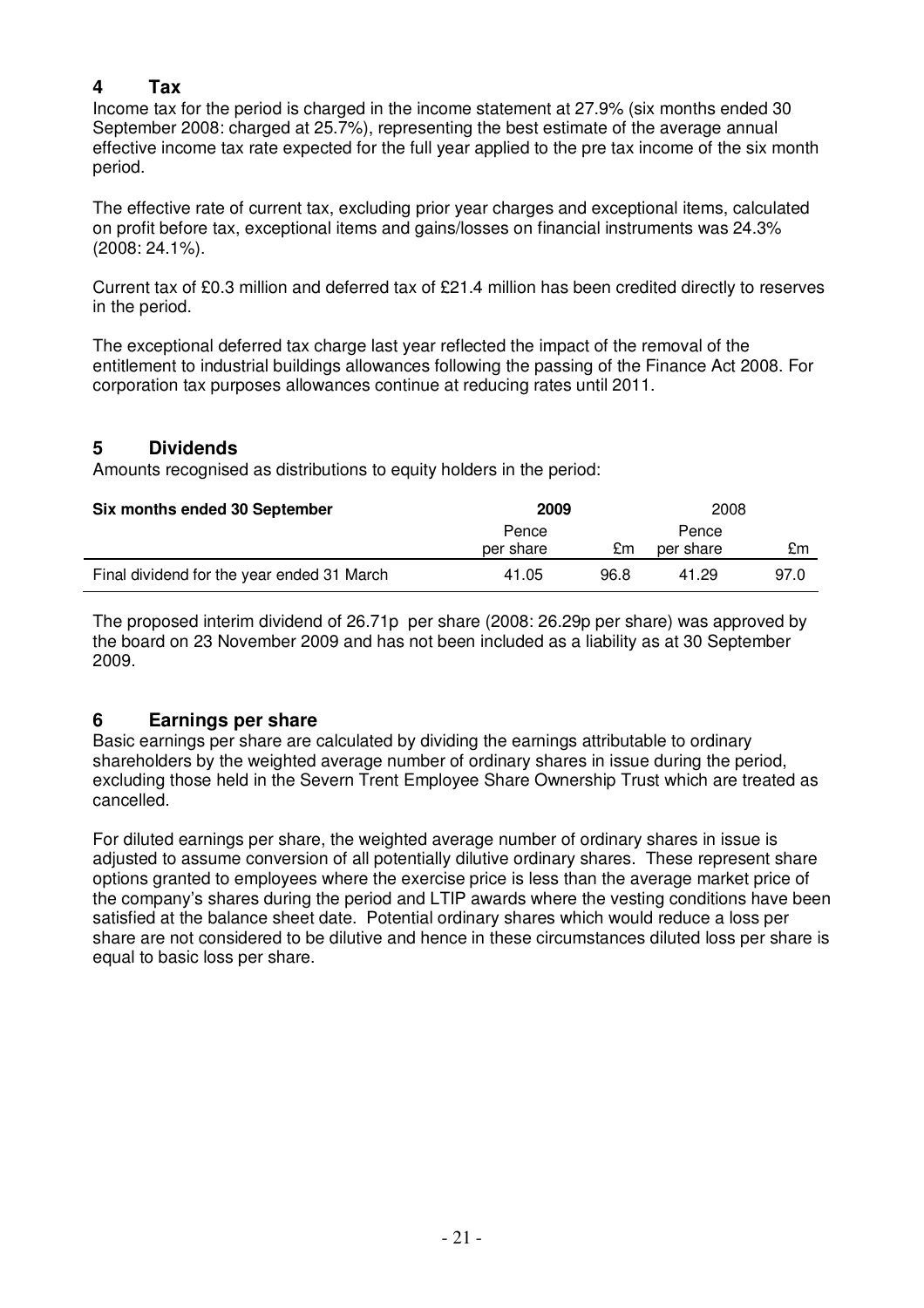# **6 Earnings per share (continued)**

The calculation of basic and diluted earnings per share is based on the following data:

### **Earnings**

| Six months ended 30 September                                                                                           | 2009<br>£m | 2008<br>£m |
|-------------------------------------------------------------------------------------------------------------------------|------------|------------|
| Earnings for the purpose of basic and diluted earnings per share from<br>continuing and discontinuing operations being: |            |            |
| Profit/(loss) for the period attributable to the equity holders of the company                                          | 149.7      | (83.8)     |

### **Number of shares**

| Six months ended 30 September                                                               | 2009<br>m | 2008<br>m |
|---------------------------------------------------------------------------------------------|-----------|-----------|
| Weighted average number of ordinary shares for the purpose of basic earnings<br>per share   | 236.0     | 234.4     |
| Effect of dilutive potential ordinary shares:                                               |           |           |
| Share options and LTIPs                                                                     | 0.3       | 1.1       |
| Weighted average number of ordinary shares for the purpose of diluted earnings<br>per share | 236.3     | 235.5     |

### **Adjusted earnings per share**

| Six months ended 30 September       | 2009<br><b>Pence</b> | 2008<br>Pence |
|-------------------------------------|----------------------|---------------|
| Adjusted basic earnings per share   | 60.8                 | 50.0          |
| Adjusted diluted earnings per share | 60.7                 | 49.8          |

Adjusted earnings per share figures exclude the effects of deferred tax, gains/(losses) on financial instruments and exceptional items in both 2009 and 2008. The directors consider that the adjusted figures provide a useful additional indicator of performance. The denominators used in the calculations of adjusted basic and diluted earnings per share are the same as those used in the unadjusted figures set out above.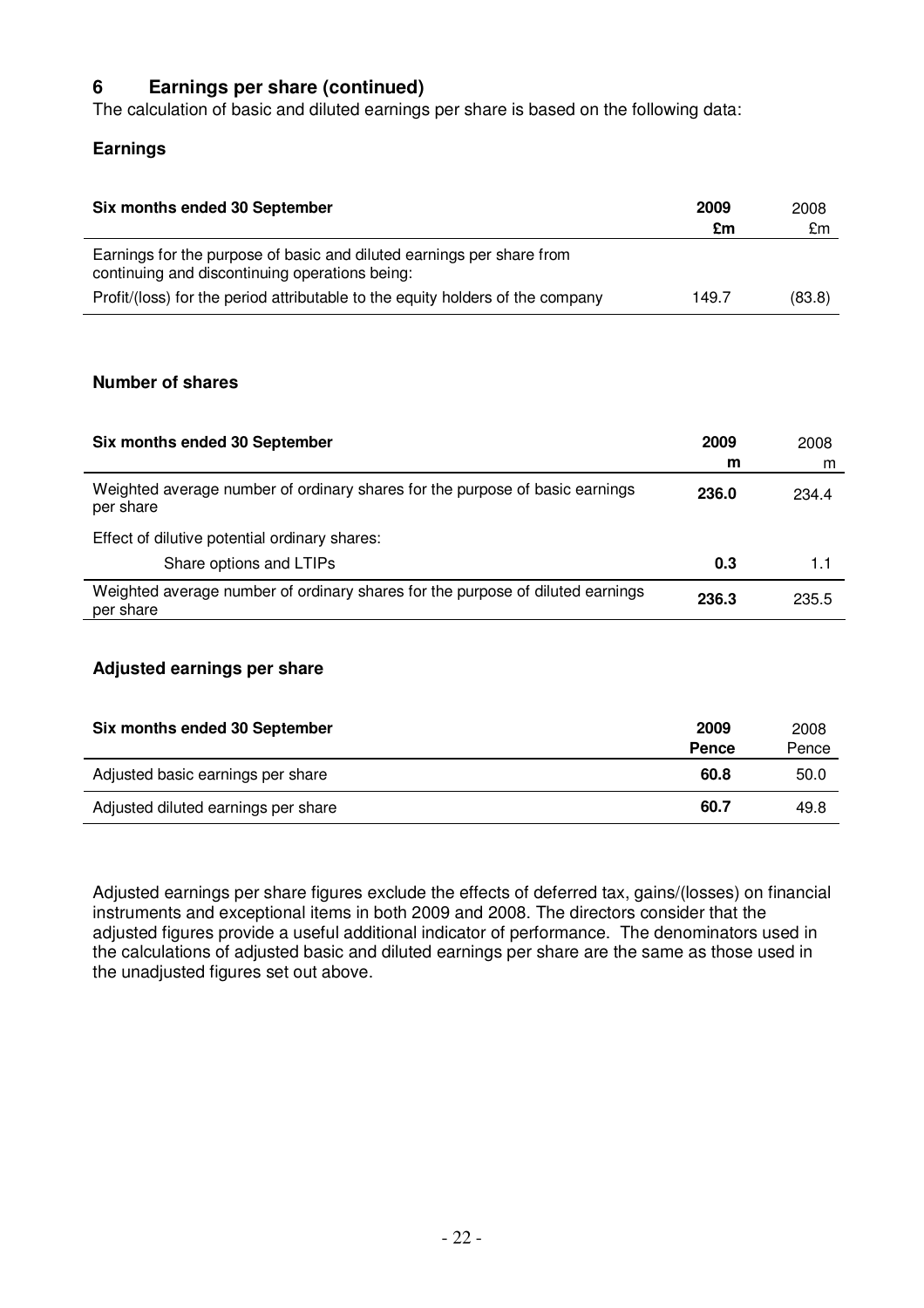# **6 Earnings per share (continued)**

The adjustments to earnings are as follows:

# **Adjustments to earnings**

| Six months ended 30 September                                                                  | 2009<br>£m | 2008<br>£m  |
|------------------------------------------------------------------------------------------------|------------|-------------|
| Earnings for the purpose of basic and diluted earnings per share from<br>continuing operations | 149.7      | (83.8)      |
| Adjustments for:                                                                               |            |             |
| Exceptional restructuring costs                                                                | 11.5       | 5.4         |
| Exceptional flood costs/(income)                                                               |            | (7.2)       |
| Exceptional charge relating to regulatory matters                                              |            | 7.2         |
| Exceptional release of provision for third party legal costs                                   |            | (1.0)       |
| Current tax related to exceptional items                                                       | (1.3)      | 1. $\Omega$ |
| (Gains)/losses on financial instruments                                                        | (31.7)     | 12.2        |
| Deferred tax                                                                                   | 15.2       | 183.4       |
| Earnings for the purpose of adjusted basic and diluted earnings per share                      | 143.4      | 117 2       |

# **7 Borrowings**

|                                  | 30 September | 31 March |
|----------------------------------|--------------|----------|
|                                  | 2009         | 2009     |
|                                  | £m           | £m       |
| Bank loans                       | 785.4        | 789.8    |
| Other loans                      | 3,246.3      | 3,310.9  |
| Obligations under finance leases | 334.8        | 344.4    |
| <b>Borrowings</b>                | 4,366.5      | 4,445.1  |

|                                                                | 30 September<br>2009 | 31 March<br>2009 |
|----------------------------------------------------------------|----------------------|------------------|
|                                                                | £m                   | £m               |
| The borrowings are repayable as follows:                       |                      |                  |
| On demand or within one year (included in current liabilities) | 490.6                | 256.2            |
| In the second year                                             | 58.8                 | 56.4             |
| In the third to fifth years                                    | 191.1                | 487.7            |
| After five years                                               | 3,626.0              | 3,644.8          |
| Included in non current liabilities                            | 3,875.9              | 4,188.9          |
|                                                                | 4,366.5              | 4,445.1          |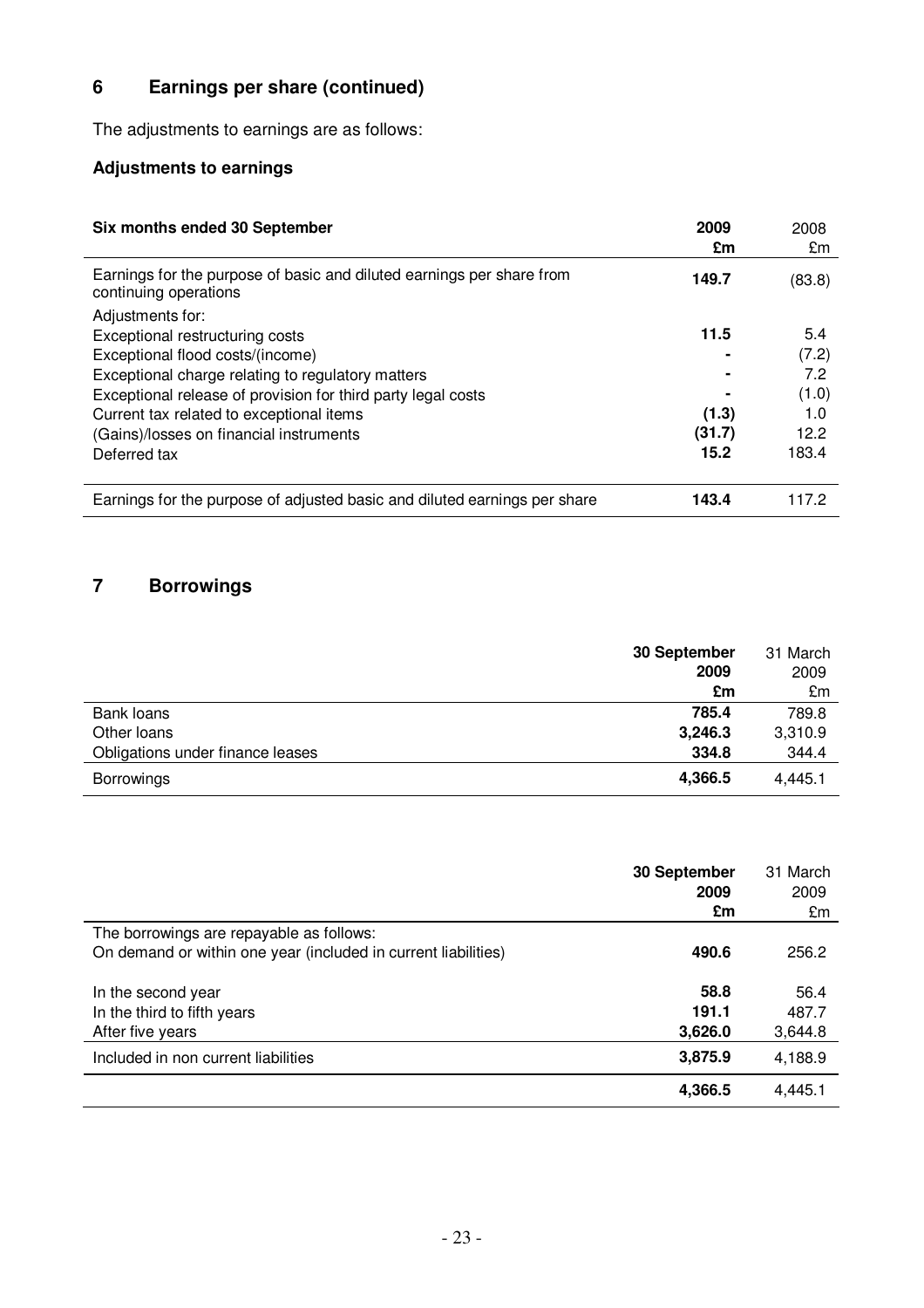# **7 Borrowings (continued)**

The fair values of the group's borrowings were:

|                                  | 30 September | 31 March   |
|----------------------------------|--------------|------------|
|                                  | 2009         | 2009       |
|                                  |              | (restated) |
|                                  | £m           | £m         |
| Bank loans                       | 767.7        | 754.8      |
| Other loans                      | 3,345.6      | 3,119.8    |
| Obligations under finance leases | 317.7        | 371.7      |
|                                  | 4,431.0      | 4,246.3    |

The fair value of group borrowings disclosed at 31 March 2009 has been restated to reflect a change in methodology of estimating the fair value to include an adjustment for the pricing of the group's credit risk. The impact of this change was to reduce the estimated fair value of borrowings at 31 March 2009 by £1,004.4 million.

### **8 Retirement benefit schemes**

The group operates two defined benefit schemes being the Severn Trent Pension Scheme and the Severn Trent Mirror Image Scheme. The group also has an unfunded obligation to provide benefits to certain former employees whose earnings were in excess of the pensions cap that operated when the benefits were accrued.

The retirement benefit obligation as at 30 September 2009 has been calculated on a year to date basis, using the actuarial valuation update as at 31 March 2009. There have not been any significant fluctuations or one time events since that date that would require adjustment to the actuarial assumptions made at 31 March 2009. However, the market based assumptions have been updated for conditions prevailing at the balance sheet date as follows:

|                | 30 September<br>2009 | 31 March<br>2009 |
|----------------|----------------------|------------------|
| Discount rate  | $5.7\%$              | 6.7%             |
| Inflation rate | 3.0%                 | 2.9%             |

The defined benefit assets have been updated to reflect their market value as at 30 September 2009. Differences between the expected return on assets and the actual return on assets have been recognised as an actuarial loss in the statement of comprehensive income in accordance with the group's accounting policy.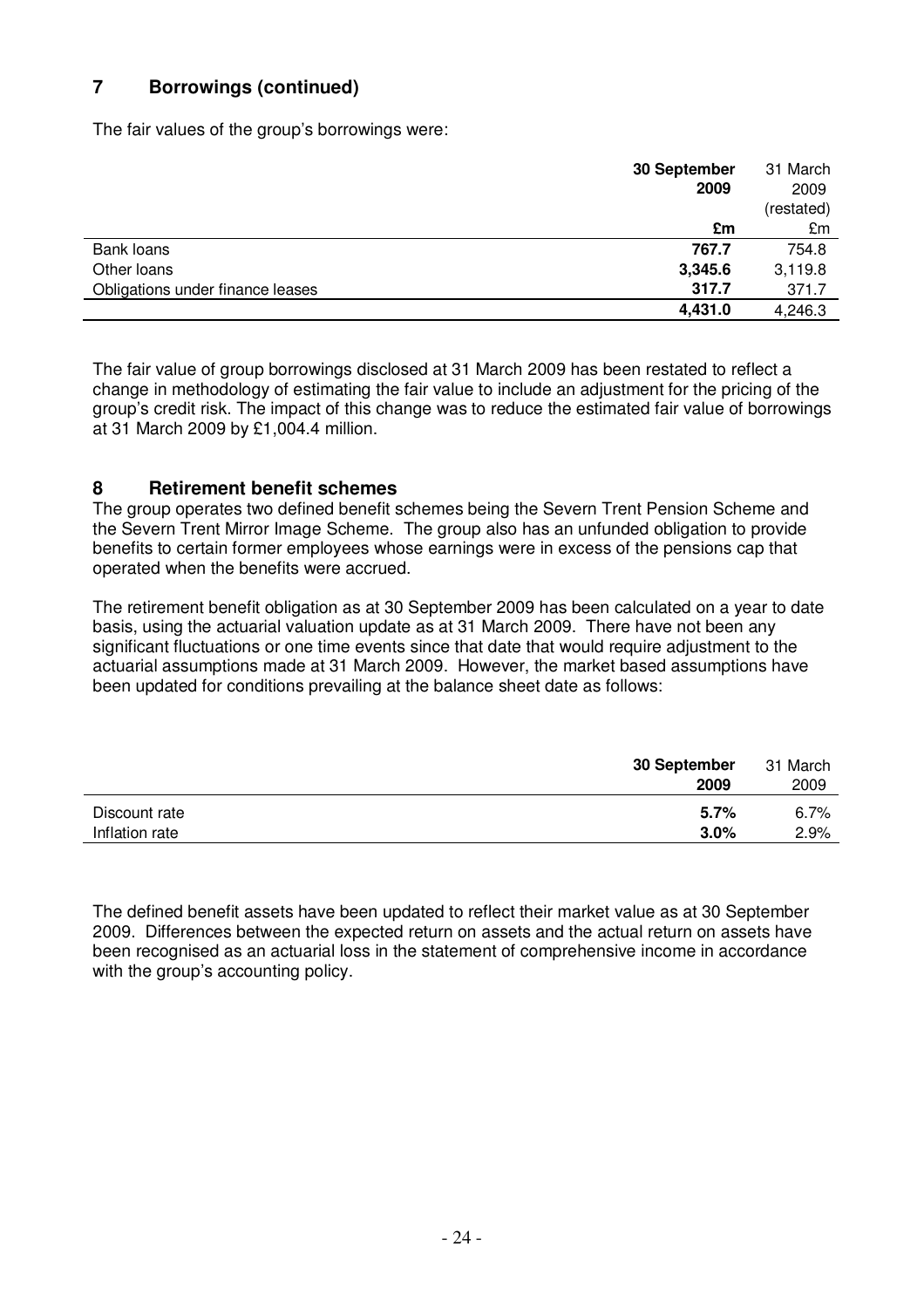# **8 Retirement benefit schemes (continued)**

Amounts recognised in the income statement in respect of these defined benefit schemes are as follows:

| Six months ended September                                                                 | 2009<br>£m     | 2008<br>£m     |
|--------------------------------------------------------------------------------------------|----------------|----------------|
| Amounts charged to operating costs:<br>Current service cost<br>Past service cost           | (7.7)<br>(0.8) | (13.9)         |
| Amounts charged to net finance costs:<br>Interest cost<br>Expected return on scheme assets | (43.4)<br>35.7 | (46.3)<br>44.2 |
|                                                                                            | (7.7)          | (2.1)          |
| Total amount charged to the income statement                                               | (16.2)         | (16.0)         |

Actuarial gains and losses have been reported in the statement of comprehensive income.

The amount included in the balance sheet arising from the group's obligations under defined benefit schemes is as follows:

|                                                                     | 30 September | 31 March  |
|---------------------------------------------------------------------|--------------|-----------|
|                                                                     | 2009         | 2009      |
|                                                                     | £m           | £m        |
| Present value of the defined benefit obligations - funded schemes   | (1,595.0)    | (1,301.8) |
| Total fair value of assets                                          | 1,285.0      | 1,075.0   |
| Present value of the defined benefit obligations - unfunded schemes | (7.0)        | (6.2)     |
| Liability recognised in the balance sheet                           | (317.0)      | (233.0)   |

Movements in the liability recognised in the balance sheet were as follows:

| Six months ended 30 September                                        | 2009    | 2008    |
|----------------------------------------------------------------------|---------|---------|
|                                                                      | £m      | £m      |
| At 1st April                                                         | (233.0) | (126.0) |
| Current service cost                                                 | (7.7)   | (13.9)  |
| Past service cost                                                    | (0.8)   |         |
| Interest cost                                                        | (43.4)  | (46.3)  |
| Expected return on scheme assets                                     | 35.7    | 44.2    |
| Contributions from the sponsoring companies                          | 14.7    | 18.3    |
| Actuarial losses recognised in the statement of comprehensive income | (82.5)  | (102.6) |
| At 30 September                                                      | (317.0) | (226.3) |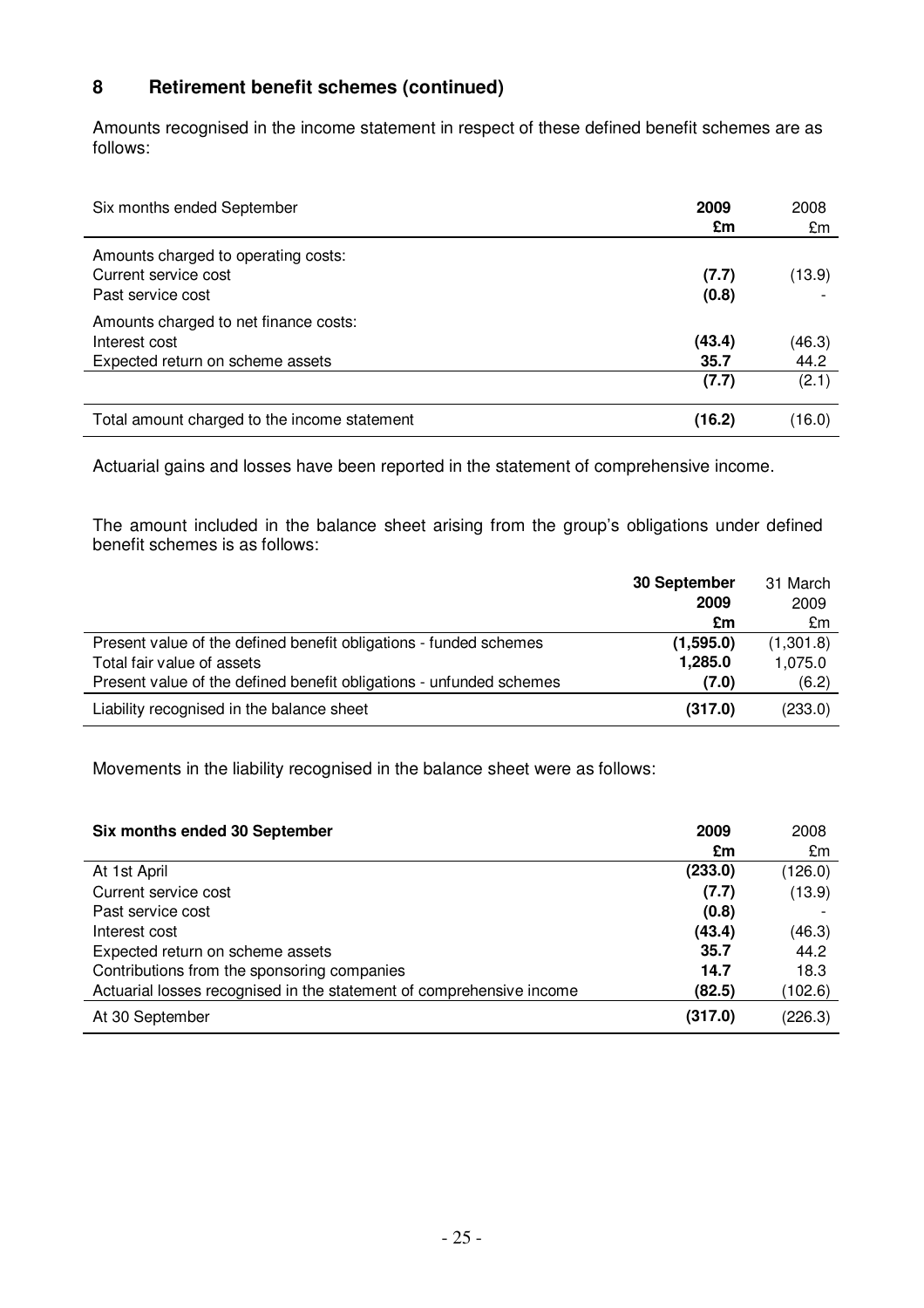# **9 Share capital**

At 30 September 2009 the issued and fully paid share capital was 236.6 million shares of 97 $^{17}/_{19}$ p amounting to £231.6 million (31 March 2009: 235.9 million shares of 97 $\frac{17}{19}$ p amounting to £231.0 million).

During the period the company issued 614,269 shares as a result of the exercise of employee share options.

### **10 Cash flow**

#### **a) Reconciliation of operating profit to operating cash flows**

| Six months ended 30 September                         | 2009   | 2008   |
|-------------------------------------------------------|--------|--------|
|                                                       | £m     | £m     |
| Profit before interest and tax                        | 275.6  | 257.1  |
| Depreciation of property, plant and equipment         | 112.7  | 104.5  |
| Amortisation of intangible assets                     | 12.4   | 12.0   |
| Exceptional impairment and depreciation               | 3.6    |        |
| Pension service cost                                  | 8.5    | 13.9   |
| Pension contributions                                 | (14.7) | (18.3) |
| Share based payments charge                           | 3.0    | 2.7    |
| Profit on sale of property, plant and equipment       | (0.7)  | (2.0)  |
| Deferred income movement                              | (2.6)  | (2.4)  |
| Provisions for liabilities and charges                | 4.6    | 4.0    |
| Utilisation of provisions for liabilities and charges | (5.9)  | (43.6) |
| Decrease in working capital                           | 39.1   | 41.7   |
| Cash generated from operations                        | 435.6  | 369.6  |
| Tax (paid)/received                                   | (14.5) | 26.6   |
| Net cash inflow from operating activities             | 421.1  | 396.2  |

#### **b) Non cash transactions**

No additions to property, plant and equipment during the six months to September 2009 were financed by new finance leases (2008: nil).

#### **c) Exceptional cash flows**

The following cash flows arose from items classified as exceptional in the income statement:

| Six months ended 30 September | 2009<br>£m     | 2008   |
|-------------------------------|----------------|--------|
|                               |                | £m     |
| Restructuring costs           | (4.4)          | (13.4) |
| Flood income/(costs)          | $\blacksquare$ | 7.0    |
| Fines and penalties           | $\blacksquare$ | (38.0) |
| Third party legal costs       | (1.8)          | (1.3)  |
|                               | (6.2)          | (45.7) |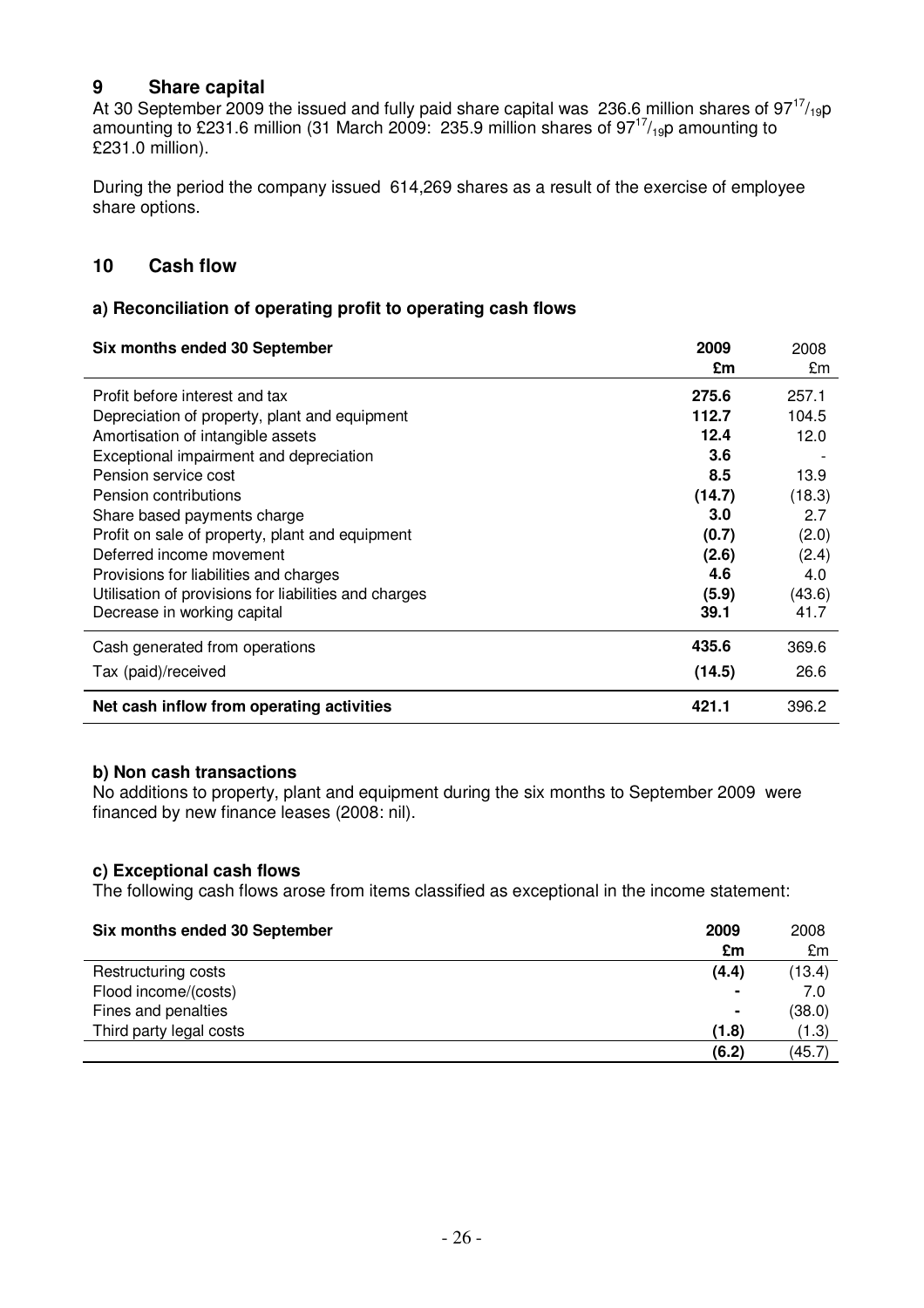### **10 Cash flow (continued)**

### **d) Reconciliation of movements in net debt**

|                                      | As at<br>1 April<br>2009<br>£m | Cash<br>Flow<br>£m | Fair value<br>adjustments<br>£m | RPI uplift<br>on index<br>linked debt<br>£m | Foreign<br>exchange<br>£m | Other<br>non cash<br>movements<br>£m | As at 30<br>September<br>2009<br>£m |
|--------------------------------------|--------------------------------|--------------------|---------------------------------|---------------------------------------------|---------------------------|--------------------------------------|-------------------------------------|
| Cash and cash<br>equivalents         | 648.1                          | (56.9)             |                                 |                                             | (2.1)                     | $\overline{\phantom{a}}$             | 589.1                               |
| Net cash and cash<br>equivalents     | 648.1                          | (56.9)             | ۰                               |                                             | (2.1)                     | ٠                                    | 589.1                               |
| <b>Bank loans</b>                    | (789.8)                        | 0.1                |                                 | 4.4                                         |                           | (0.1)                                | (785.4)                             |
| Other Ioans                          | (3,310.9)                      | 44.3               | 6.6                             | 1.4                                         | $\overline{\phantom{a}}$  | 12.3                                 | (3, 246.3)                          |
| Finance leases                       | (344.4)                        | 9.3                | $\qquad \qquad$                 |                                             | -                         | 0.3                                  | (334.8)                             |
| Net debt as<br>previously stated     | (3,797.0)                      | (3.2)              | 6.6                             | 5.8                                         | (2.1)                     | 12.5                                 | (3,777.4)                           |
| Cross currency<br>swaps hedging debt | 237.1                          |                    | 1.8                             |                                             |                           | (12.3)                               | 226.6                               |
| Net debt                             | (3,559.9)                      | (3.2)              | 8.4                             | 5.8                                         | (2.1)                     | 0.2                                  | (3,550.8)                           |

The group's definition of net debt has been amended to include cross currency swaps that are used to convert to sterling the proceeds of debt raised in foreign currency where the swap is the hedging instrument in a fair value hedge. This broadly eliminates the impact of the revaluation of the debt which results from hedge accounting and consequently the restated net debt figure is a better representation of the group's debt obligations.

### **11 Post balance sheet events**

There were no significant post balance sheet events.

### **12 Contingent liabilities**

Details of the Group's contingent liabilities were disclosed in the financial statements for the year ended 31 March 2009 which were approved on 28 May 2009. No further contingent liabilities have been identified since that date and there have been no significant developments relating to the contingent liabilities disclosed in those financial statements.

### **13 Related party transactions**

There have been no related party transactions that materially affected the financial position of performance of the group during the period.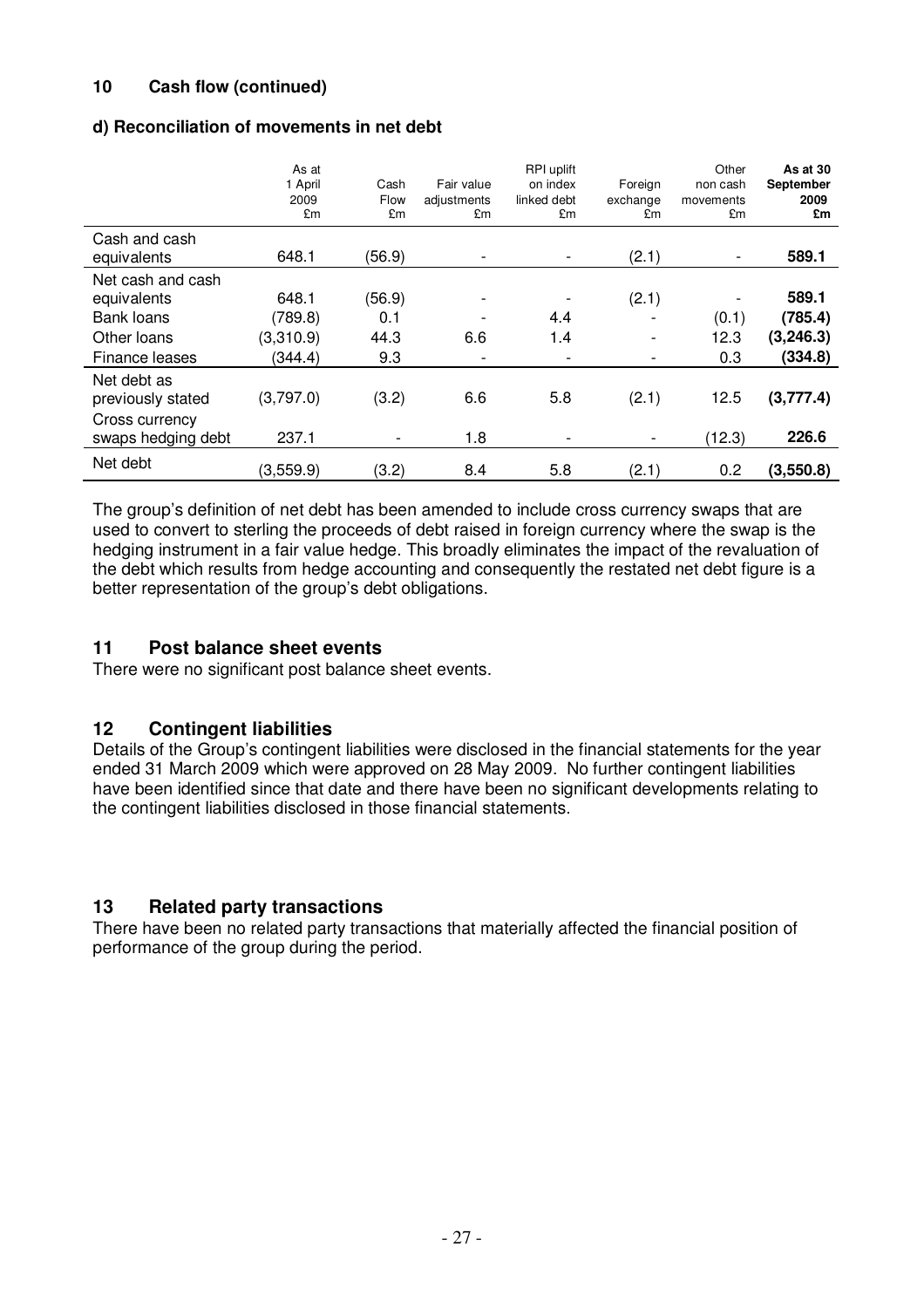### **14 Forward-looking statements**

This document contains certain "forward-looking statements" with respect to Severn Trent's financial condition, results of operations and business, and certain of Severn Trent's plans and objectives with respect to these items.

Forward-looking statements are sometimes, but not always, identified by their use of a date in the future or such words as "anticipates", "aims", "due", "could", "may", "should", "expects", "believes", "intends", "plans", "targets", "goal" or "estimates". By their very nature forward-looking statements are inherently unpredictable, speculative and involve risk and uncertainty because they relate to events and depend on circumstances that will occur in the future.

There are a number of factors that could cause actual results and developments to differ materially from those expressed or implied by these forward-looking statements. These factors include, but are not limited to, changes in the economies and markets in which the group operates; changes in the regulatory and competition frameworks in which the group operates; changes in the markets from which the group raises finance; the impact of legal or other proceedings against or which affect the group; and changes in interest and exchange rates.

All written or verbal forward-looking statements, made in this document or made subsequently, which are attributable to Severn Trent or any other member of the group or persons acting on their behalf are expressly qualified in their entirety by the factors referred to above. Severn Trent does not intend to update these forward-looking statements.

### **15 Cautionary statement**

This document is not an offer to sell, exchange or transfer any securities of Severn Trent Plc or any of its subsidiaries and is not soliciting an offer to purchase, exchange or transfer such securities in any jurisdiction. Securities may not be offered, sold or transferred in the United States absent registration or an applicable exemption from the registration requirements of the US Securities Act of 1933 (as amended).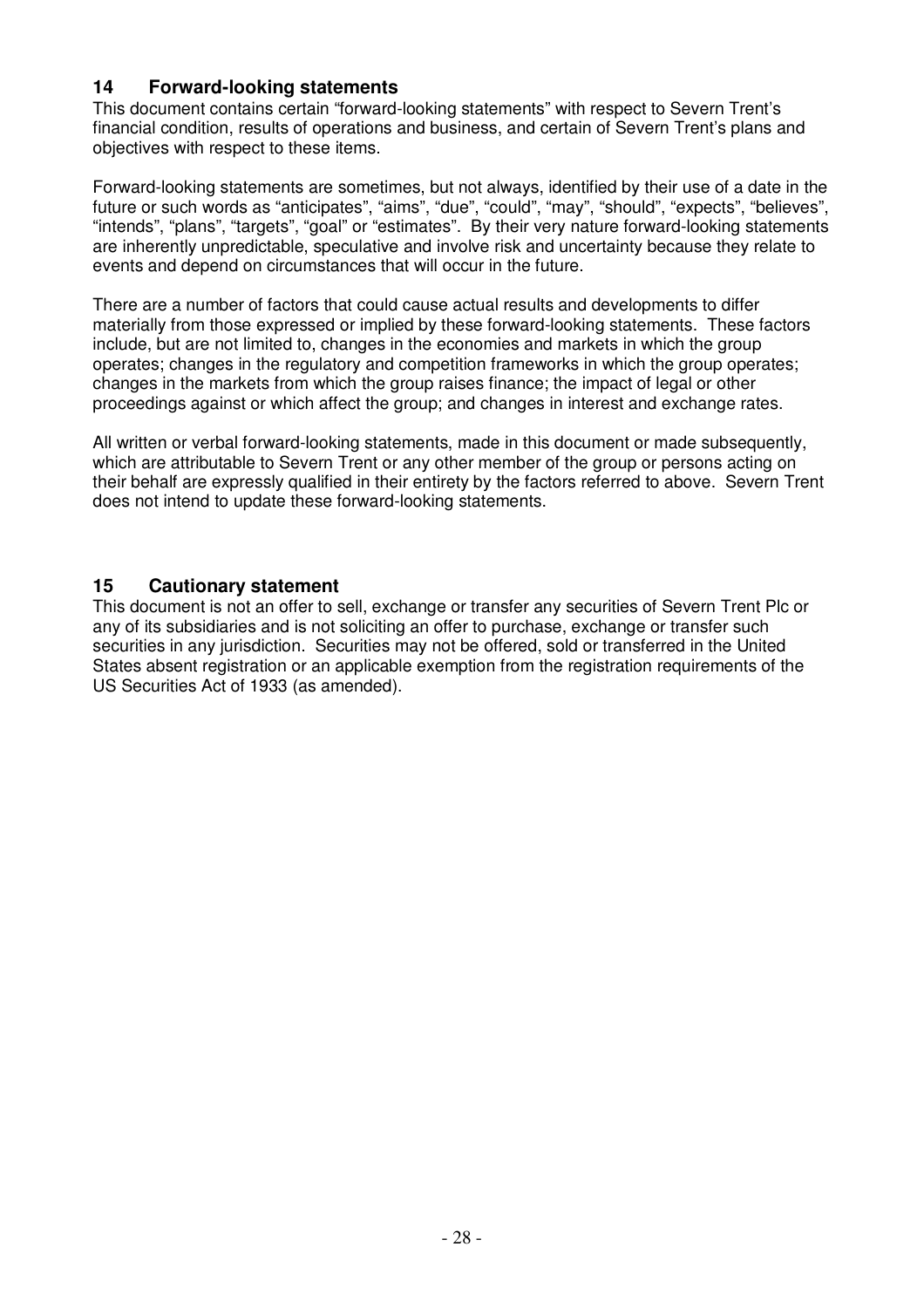# **Responsibility statement**

We confirm to the best of our knowledge:

- (a) the condensed set of financial statements has been prepared in accordance with IAS 34; and
- (b) the interim management report includes a fair review of the information required by Disclosure and Transparency Rules 4.2.7R and 4.2.8R of the United Kingdom Financial Services Authority.

Signed on behalf of the Board who approved the half yearly financial report on 23 November 2009.

Sir John Egan Michael McKeon (Michael McKeon Chairman) Finance Director

Further copies of this half yearly financial report may be obtained from the Company Secretary, Severn Trent Plc, 2297 Coventry Road, Birmingham B26 3PU.